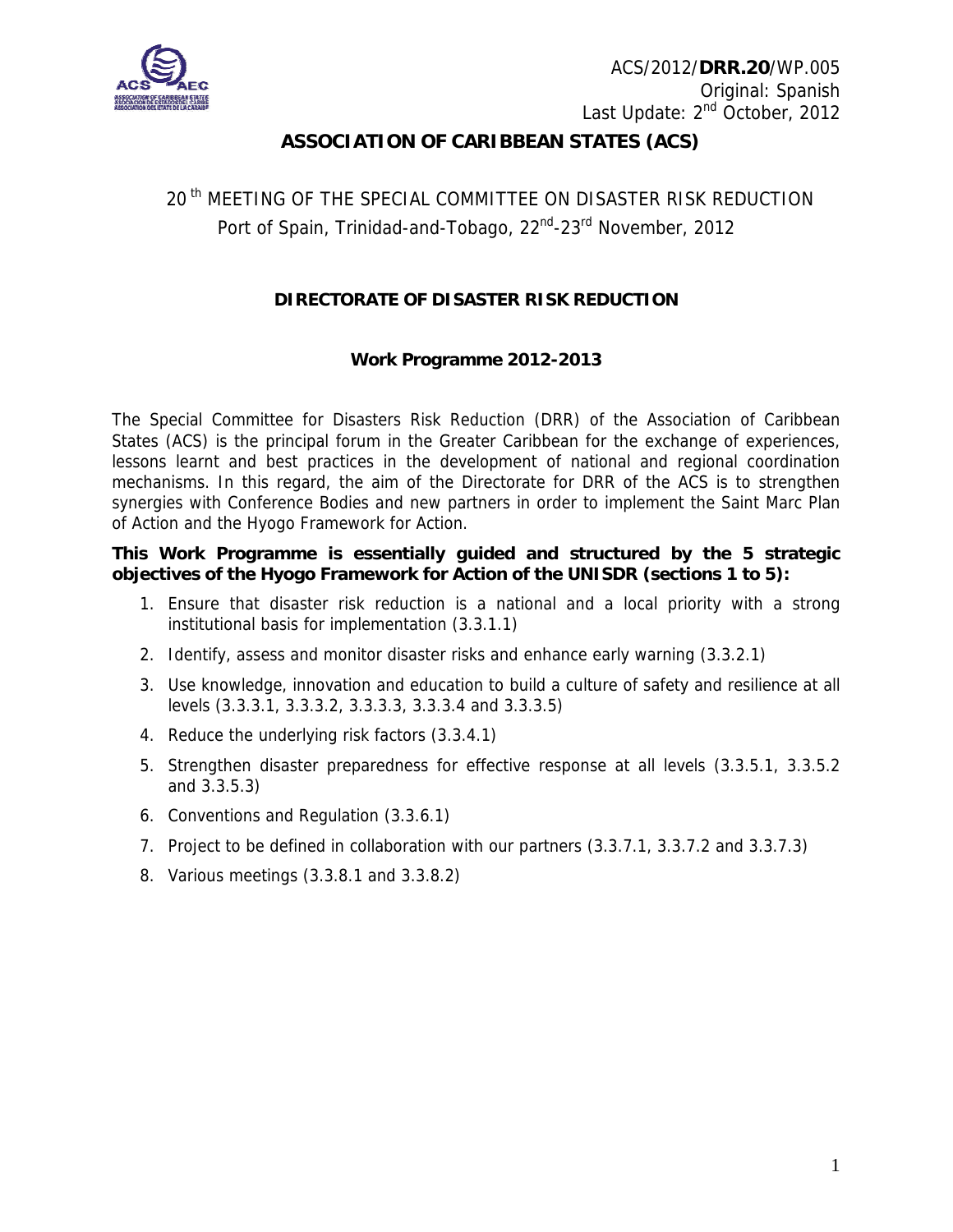| List of terms and acronyms                                                                          |                                                                                                                      |  |  |  |  |  |  |
|-----------------------------------------------------------------------------------------------------|----------------------------------------------------------------------------------------------------------------------|--|--|--|--|--|--|
| <b>ATDRR</b>                                                                                        | Adviser of Transport and Disaster Risk Reduction                                                                     |  |  |  |  |  |  |
| <b>CDEMA</b>                                                                                        | Comprehensive Disaster Management Agency                                                                             |  |  |  |  |  |  |
| Centre for the Coordination of Natural Disasters Prevention in Central America<br><b>CEPREDENAC</b> |                                                                                                                      |  |  |  |  |  |  |
| <b>CPO</b><br><b>Conference and Protocol Officer</b>                                                |                                                                                                                      |  |  |  |  |  |  |
| <b>CRMI</b>                                                                                         | Caribbean Risk Management Initiative                                                                                 |  |  |  |  |  |  |
| <b>DTDRR</b>                                                                                        | Director Transport and Disaster Risk Reduction                                                                       |  |  |  |  |  |  |
| <b>DTDRR</b> staff<br>Staff of the Directorate of Transport and Disaster Risk Reduction             |                                                                                                                      |  |  |  |  |  |  |
| <b>FMI</b>                                                                                          | Finnish Meteorological Institute                                                                                     |  |  |  |  |  |  |
| <b>HFA</b>                                                                                          | Hyogo Framework for Action                                                                                           |  |  |  |  |  |  |
| <b>OLA</b>                                                                                          | Office of the Legal Adviser                                                                                          |  |  |  |  |  |  |
| <b>OSG</b>                                                                                          | Office of the Secretary General                                                                                      |  |  |  |  |  |  |
| <b>SCDRR</b>                                                                                        | Special Committee for Disasters Risk Reduction                                                                       |  |  |  |  |  |  |
| <b>SHOCS</b>                                                                                        | Strengthening Hydro meteorological Operations and Services in the Caribbean<br><b>Small Island Developing States</b> |  |  |  |  |  |  |
| <b>UNISDR</b>                                                                                       | United Nations International Strategy for Disaster Reduction                                                         |  |  |  |  |  |  |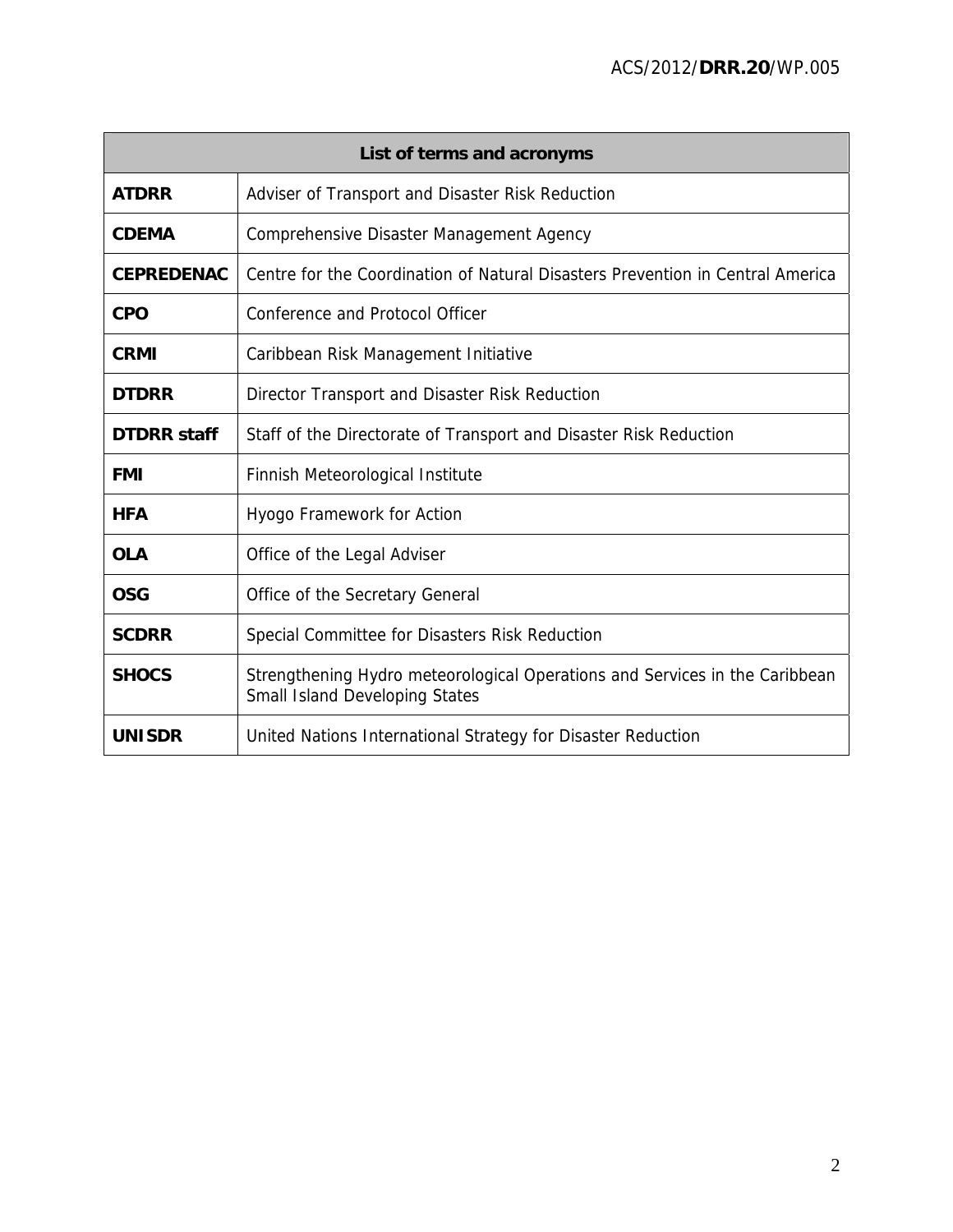| No.            | <b>Activity</b>                                                                                                                                                                                                                     | <b>Duration</b> | <b>Personn</b><br>el    | <b>Expected results</b>                                                                                                                                                              | <b>Status</b>       |  |  |  |
|----------------|-------------------------------------------------------------------------------------------------------------------------------------------------------------------------------------------------------------------------------------|-----------------|-------------------------|--------------------------------------------------------------------------------------------------------------------------------------------------------------------------------------|---------------------|--|--|--|
| 3.3.1.1        | Establishment or strengthening of<br>the national platforms model,<br>according to the 5 priorities of<br>the Hyogo Framework for Action<br>(HFA)                                                                                   | 2012-<br>2013   | DTDRR +<br><b>SCDRR</b> | Contribute to the exchange<br>of experiences, lessons<br>learnt and best practices in<br>the establishment and<br>operations of national<br>platforms in the region and<br>worldwide | Permanent activity. |  |  |  |
| <b>Actions</b> | To systematically include this item in the Agenda of SCDRR meetings to facilitate the exchange among Members<br>1.<br>To participate in the Meetings of the regional platform for disaster risk reduction in America (UNISDR)<br>2. |                 |                         |                                                                                                                                                                                      |                     |  |  |  |
|                |                                                                                                                                                                                                                                     |                 | 2012                    | 2013                                                                                                                                                                                 |                     |  |  |  |
|                | <b>MISSION</b>                                                                                                                                                                                                                      |                 |                         |                                                                                                                                                                                      |                     |  |  |  |
|                | Per Diem                                                                                                                                                                                                                            |                 | 456                     | 456                                                                                                                                                                                  |                     |  |  |  |
|                | Airfare                                                                                                                                                                                                                             |                 | 1046.03                 | 1046.03                                                                                                                                                                              |                     |  |  |  |
|                | Other                                                                                                                                                                                                                               |                 | 18                      | 18                                                                                                                                                                                   |                     |  |  |  |
| <b>Budget</b>  | <b>MEETING</b>                                                                                                                                                                                                                      |                 |                         |                                                                                                                                                                                      |                     |  |  |  |
|                | Translation                                                                                                                                                                                                                         |                 |                         |                                                                                                                                                                                      |                     |  |  |  |
|                | Other                                                                                                                                                                                                                               |                 |                         |                                                                                                                                                                                      |                     |  |  |  |
|                | <b>TOTAL</b>                                                                                                                                                                                                                        |                 | 1520.03                 | 1520.03                                                                                                                                                                              |                     |  |  |  |
|                | Mission could take place either during a meeting identified in 8.1 or in the context of a meeting to be determined.                                                                                                                 |                 |                         |                                                                                                                                                                                      |                     |  |  |  |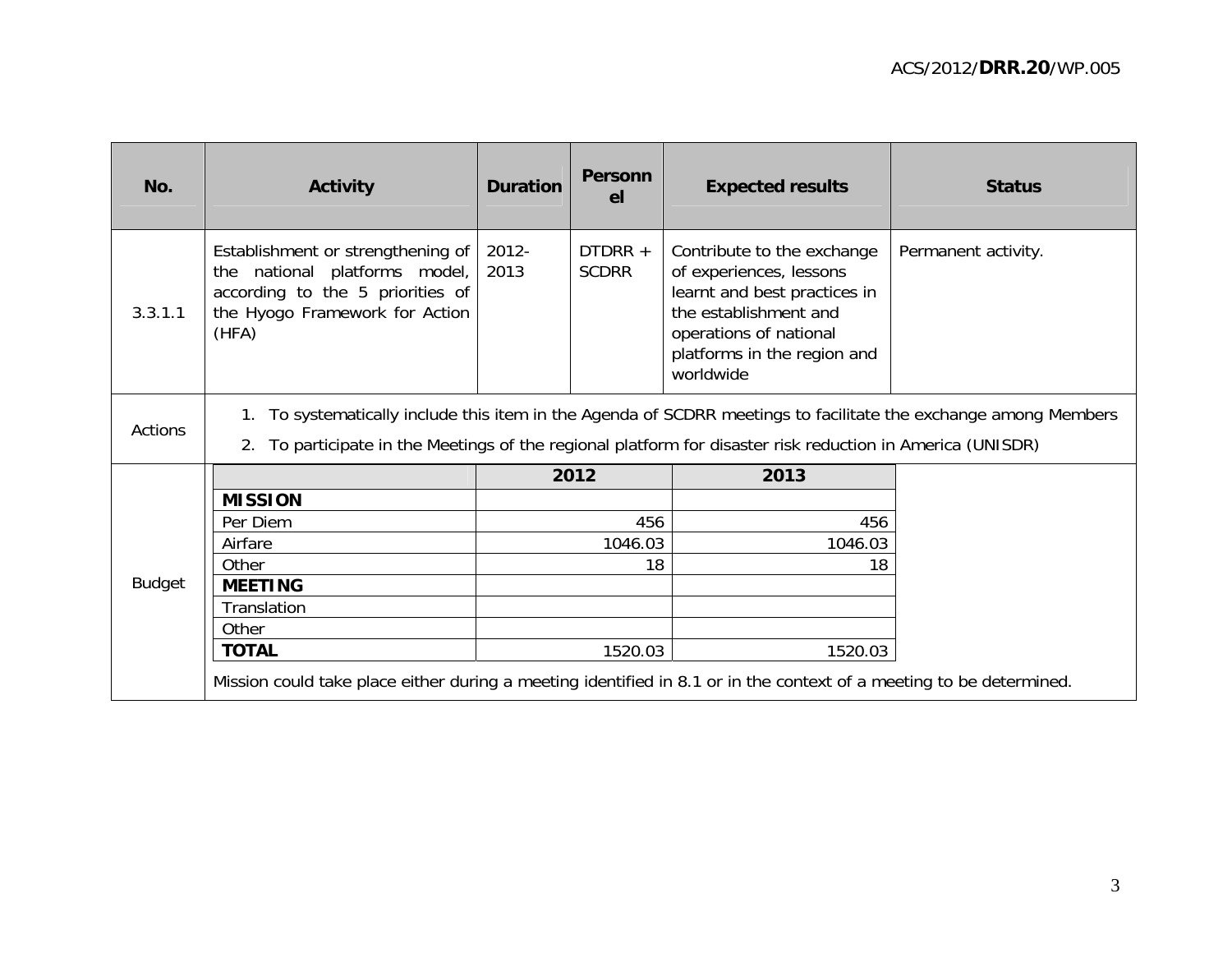| No.           | Activity                                                                                                                                                                                                                                            | <b>Duration</b>           | <b>Personn</b><br>el                    | <b>Expected results</b>                                                                                                                                              | <b>Status</b>                                                                                                                                                                                                                                                                                                                                                                                                                                                                                                                                                                          |
|---------------|-----------------------------------------------------------------------------------------------------------------------------------------------------------------------------------------------------------------------------------------------------|---------------------------|-----------------------------------------|----------------------------------------------------------------------------------------------------------------------------------------------------------------------|----------------------------------------------------------------------------------------------------------------------------------------------------------------------------------------------------------------------------------------------------------------------------------------------------------------------------------------------------------------------------------------------------------------------------------------------------------------------------------------------------------------------------------------------------------------------------------------|
| 3.3.2.1       | "Strengthening<br>Hydrometeo-<br>rological Operations and Services<br>in the Caribbean Small Island<br>Developing States (SHOCS)" in<br>collaboration with the Finnish<br>Meteorological Institute (FMI) in<br>the framework of the existing<br>MoU | Until<br>November<br>2012 | <b>DTDRR</b><br>Staff $+$<br><b>FMI</b> | Improvement of early<br>warning systems in the<br>Greater Caribbean Region<br>as well as for the exchange<br>of experiences, lessons<br>learnt and best practices in | Ongoing project                                                                                                                                                                                                                                                                                                                                                                                                                                                                                                                                                                        |
| Actions       | Reduction process and to identify best practices, capacities, gaps and needs.<br>follow after SHOCS.                                                                                                                                                |                           |                                         |                                                                                                                                                                      | 1. Conduct feasibility survey missions to 16 SIDS (2-3 days per state). In this survey a team of 2-3 experts will<br>interview directors and staff of National Hydrological/Meteorological services, Disaster Manager Agencies and<br>Government representatives on the functioning at national level of the Early Warning System - Disaster Risk<br>2. Hold SHOCS final workshop (all ACS member states to be invited); results on country surveys, QMS workshops,<br>applicability of QMS on EWS-DRR process, conclusions and recommendations on specific implementation projects to |
|               |                                                                                                                                                                                                                                                     | 2012                      |                                         | 2013                                                                                                                                                                 |                                                                                                                                                                                                                                                                                                                                                                                                                                                                                                                                                                                        |
|               | <b>MISSION</b>                                                                                                                                                                                                                                      |                           |                                         |                                                                                                                                                                      |                                                                                                                                                                                                                                                                                                                                                                                                                                                                                                                                                                                        |
|               | Per Diem                                                                                                                                                                                                                                            |                           | 640                                     | 640                                                                                                                                                                  |                                                                                                                                                                                                                                                                                                                                                                                                                                                                                                                                                                                        |
|               | Airfare                                                                                                                                                                                                                                             |                           | 539.68                                  | 539.68                                                                                                                                                               |                                                                                                                                                                                                                                                                                                                                                                                                                                                                                                                                                                                        |
|               | Other                                                                                                                                                                                                                                               |                           | 18                                      | 18                                                                                                                                                                   |                                                                                                                                                                                                                                                                                                                                                                                                                                                                                                                                                                                        |
| <b>Budget</b> | <b>MEETING</b>                                                                                                                                                                                                                                      |                           |                                         |                                                                                                                                                                      |                                                                                                                                                                                                                                                                                                                                                                                                                                                                                                                                                                                        |
|               | Translation                                                                                                                                                                                                                                         |                           | 200                                     | 200                                                                                                                                                                  |                                                                                                                                                                                                                                                                                                                                                                                                                                                                                                                                                                                        |
|               | Other<br><b>TOTAL</b>                                                                                                                                                                                                                               |                           | 1397.68                                 | 1397.68                                                                                                                                                              |                                                                                                                                                                                                                                                                                                                                                                                                                                                                                                                                                                                        |
|               | Mission could take place either during a meeting identified in 8.1 or in the context of a meeting to be determined.                                                                                                                                 |                           |                                         |                                                                                                                                                                      |                                                                                                                                                                                                                                                                                                                                                                                                                                                                                                                                                                                        |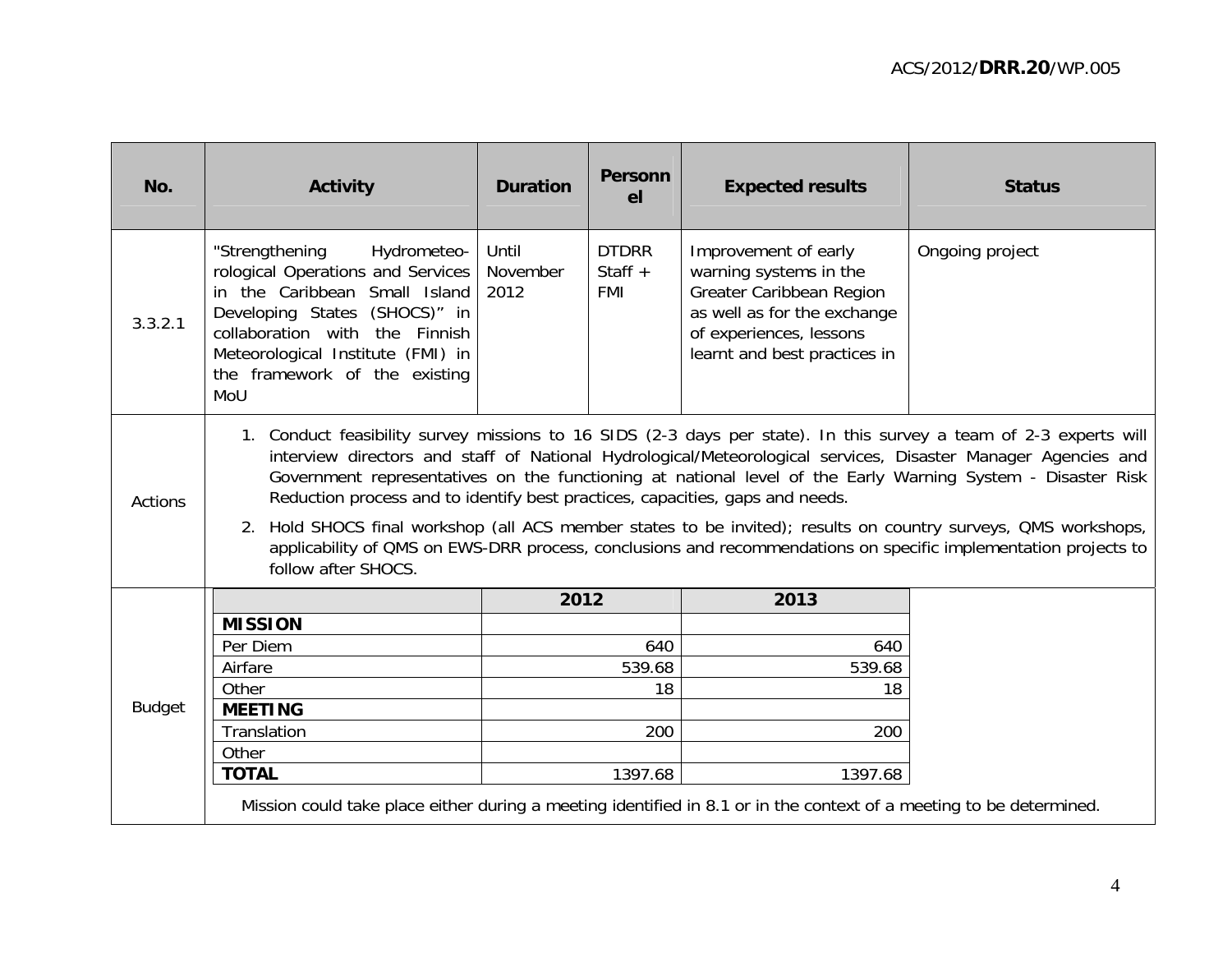| No.           | <b>Activity</b>                                                | <b>Duration</b>             | <b>Personn</b><br>el                               |                                                          | <b>Expected results</b>                                                                                                                                                                                                                                                                                              | <b>Status</b>                                                                                                                                      |
|---------------|----------------------------------------------------------------|-----------------------------|----------------------------------------------------|----------------------------------------------------------|----------------------------------------------------------------------------------------------------------------------------------------------------------------------------------------------------------------------------------------------------------------------------------------------------------------------|----------------------------------------------------------------------------------------------------------------------------------------------------|
| 3.3.3.1       | Regional Disaster<br>Reduction<br><b>Risk</b><br>Master degree | $2012 -$<br>2013            | <b>DTDRR</b><br>Staff $+$<br>$UWI +$<br><b>UAG</b> | shaping the Greater Caribbean.<br>throughout the master. | An integrated view of the political, economic,<br>social, geographical and cultural forces<br>To develop the research capacities of the<br>students in the SD and DRR fields studied<br>To develop the capacities of the graduated<br>students to bring solutions to concrete<br>problems the Greater Caribbean face | Permanent<br>activity<br>in<br>Presented<br>preparation:<br>at<br><b>XIX</b><br>DRR.<br>the<br>To<br>be<br>completed and circulated to<br>Members. |
| Actions       | $1_{\cdot}$<br>2.                                              | Analysis of the candidacies |                                                    | Collect universities' proposals (description + budget)   |                                                                                                                                                                                                                                                                                                                      |                                                                                                                                                    |
|               | 3.                                                             | Launching of the programme  |                                                    |                                                          |                                                                                                                                                                                                                                                                                                                      |                                                                                                                                                    |
|               |                                                                |                             |                                                    | 2012                                                     | 2013                                                                                                                                                                                                                                                                                                                 |                                                                                                                                                    |
|               | <b>MISSION</b>                                                 |                             |                                                    |                                                          |                                                                                                                                                                                                                                                                                                                      |                                                                                                                                                    |
|               | Per Diem<br>Airfare                                            |                             |                                                    | 918<br>807.14                                            | 918<br>807.14                                                                                                                                                                                                                                                                                                        |                                                                                                                                                    |
|               | Other                                                          |                             |                                                    | 150<br>150                                               |                                                                                                                                                                                                                                                                                                                      |                                                                                                                                                    |
| <b>Budget</b> | <b>MEETING</b>                                                 |                             |                                                    |                                                          |                                                                                                                                                                                                                                                                                                                      |                                                                                                                                                    |
|               | Translation                                                    |                             |                                                    | 80                                                       | 80                                                                                                                                                                                                                                                                                                                   |                                                                                                                                                    |
|               | <b>TOTAL</b>                                                   |                             |                                                    | 1955.14                                                  | 1955.14                                                                                                                                                                                                                                                                                                              |                                                                                                                                                    |
|               |                                                                |                             |                                                    |                                                          | Mission could take place either during a meeting identified in 8.1 or in the context of a meeting to be determined.                                                                                                                                                                                                  |                                                                                                                                                    |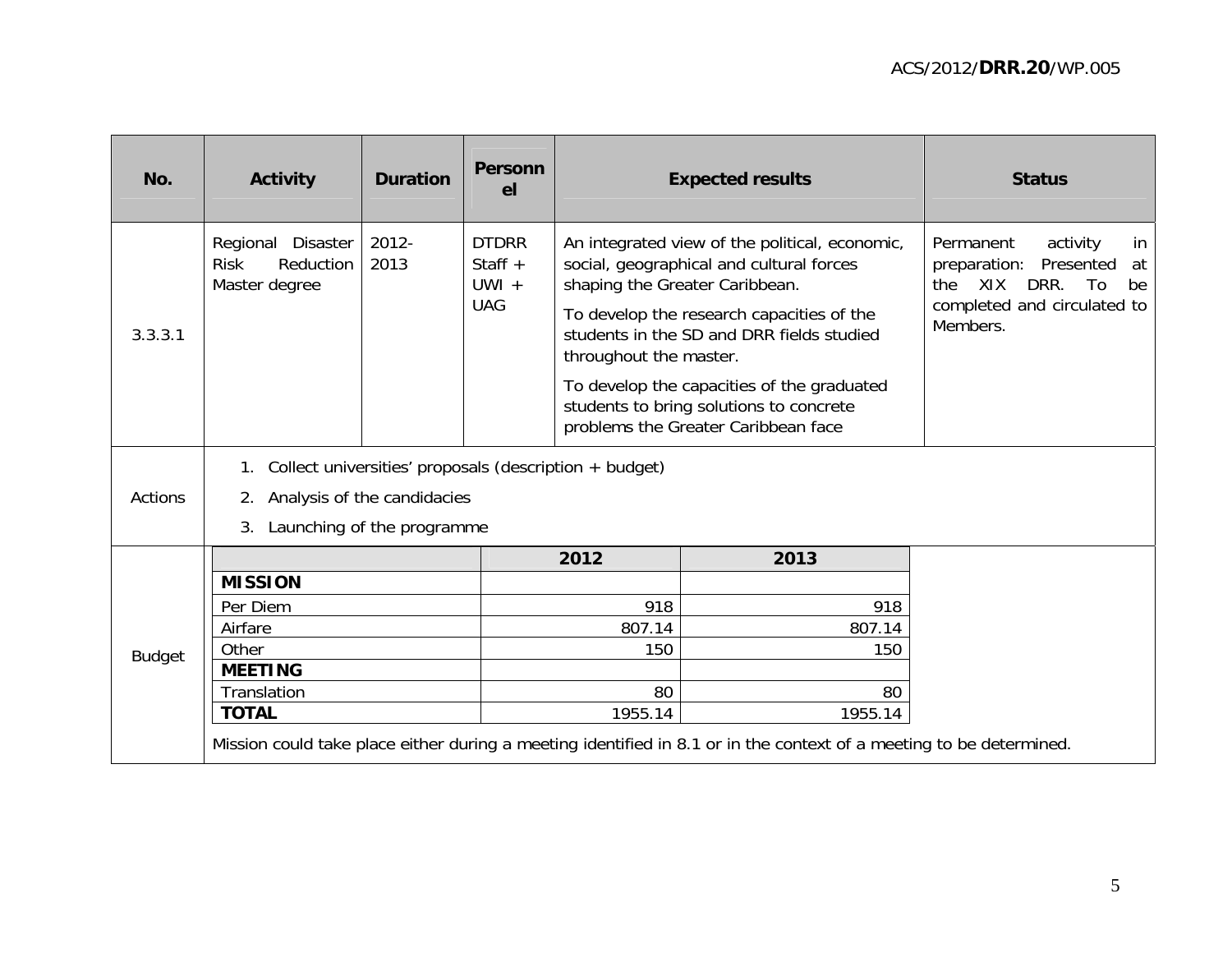| No.            | <b>Activity</b>                                                                                        | <b>Duration</b> | <b>Personn</b><br>el                     | <b>Expected results</b>                                                                                                                                                  | <b>Status</b>                                                                                                             |
|----------------|--------------------------------------------------------------------------------------------------------|-----------------|------------------------------------------|--------------------------------------------------------------------------------------------------------------------------------------------------------------------------|---------------------------------------------------------------------------------------------------------------------------|
| 3.3.3.2        | International Diploma (virtual) in<br>risk management and disaster<br>reduction in Spanish and English | 2012<br>2013    | <b>DTDRR</b><br>Staff $+$<br><b>ESAP</b> | improve competencies<br>To<br>of officials, decision-makers<br>stakeholders<br>who<br>and<br>belong to risk management<br>ACS<br>institutions<br><b>in</b><br>countries. | Permanent<br>activity<br>in<br>preparation: Presented at<br>the<br>XIX DRR. To be completed and<br>circulated to Members. |
| <b>Actions</b> |                                                                                                        |                 |                                          |                                                                                                                                                                          | Ensure the cooperation and the transmission of information between the Secretariat, the ESAP and the Member States.       |
|                |                                                                                                        |                 | 2012                                     | 2013                                                                                                                                                                     |                                                                                                                           |
|                | <b>MISSION</b>                                                                                         |                 |                                          |                                                                                                                                                                          |                                                                                                                           |
|                | Per Diem                                                                                               |                 |                                          |                                                                                                                                                                          |                                                                                                                           |
|                | Airfare                                                                                                |                 |                                          |                                                                                                                                                                          |                                                                                                                           |
| <b>Budget</b>  | Other                                                                                                  |                 |                                          |                                                                                                                                                                          |                                                                                                                           |
|                | <b>MEETING</b>                                                                                         |                 |                                          |                                                                                                                                                                          |                                                                                                                           |
|                | Translation                                                                                            |                 |                                          |                                                                                                                                                                          |                                                                                                                           |
|                | Other                                                                                                  |                 |                                          |                                                                                                                                                                          |                                                                                                                           |
|                | <b>TOTAL</b>                                                                                           |                 |                                          |                                                                                                                                                                          |                                                                                                                           |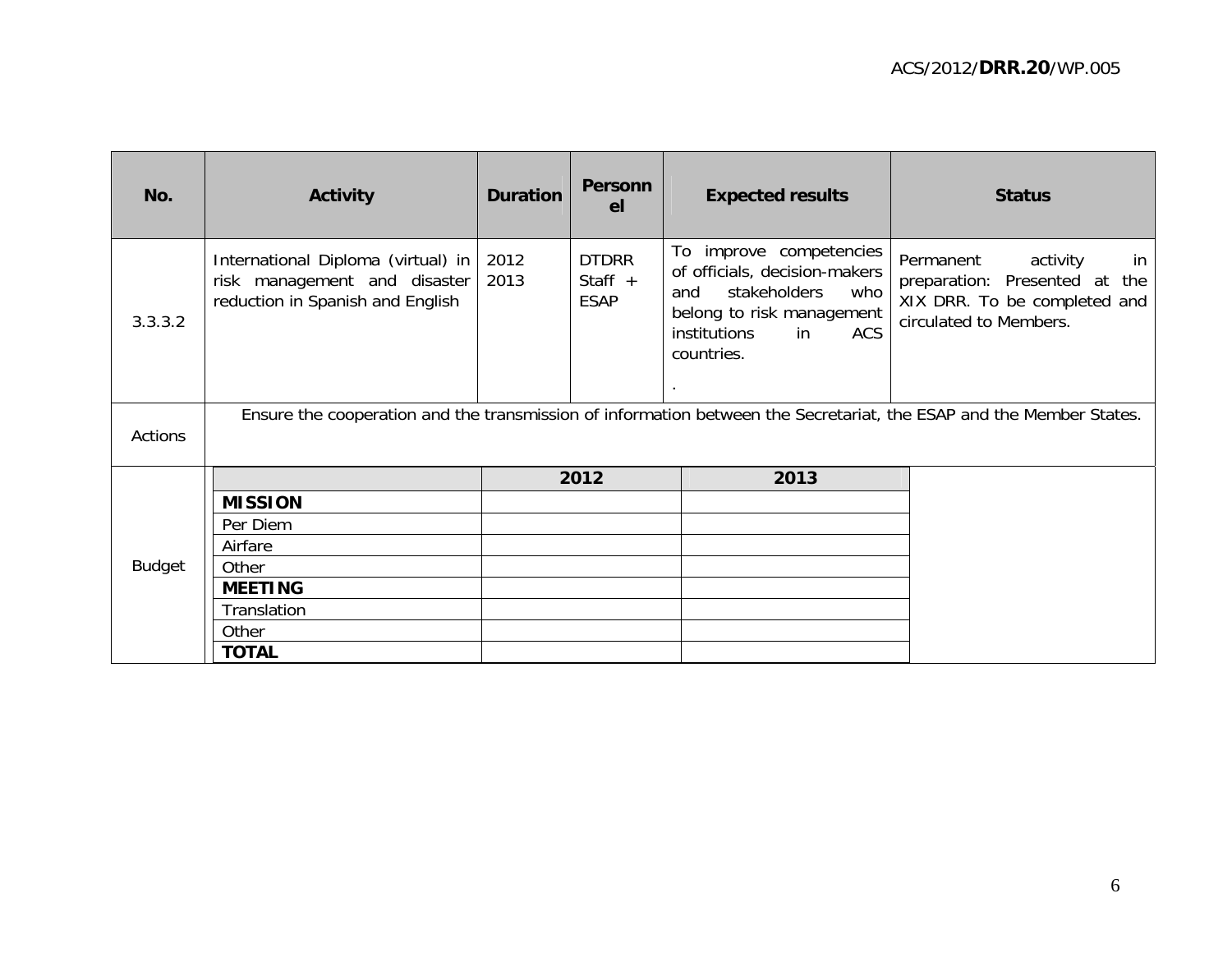| No.            | <b>Activity</b>                                                                                                                                                                            | <b>Duration</b> | <b>Personn</b><br>el                    | <b>Expected results</b>                                                                                                                                         | <b>Status</b>       |  |  |  |
|----------------|--------------------------------------------------------------------------------------------------------------------------------------------------------------------------------------------|-----------------|-----------------------------------------|-----------------------------------------------------------------------------------------------------------------------------------------------------------------|---------------------|--|--|--|
| 3.3.3.3        | Radio Soap Opera "The Rough<br>Season"                                                                                                                                                     | 2012-<br>2013   | <b>DTDRR</b><br>Staff $+$<br><b>UWI</b> | Sensitise the public in the<br>area of natural disasters,<br>thus improving the attitude<br>towards disasters, focused<br>to the English speaking<br>Caribbean. | Permanent activity. |  |  |  |
| <b>Actions</b> | 1. Continue, if possible the broadcast of the rough season in English speaking countries. Eventually view at its<br>possible translation in French, Spanish and Dutch for larger diffusion |                 |                                         |                                                                                                                                                                 |                     |  |  |  |
|                | A reasonable percentage of the budget dedicated to Meetings may be used for the translation of communications,<br>reports, contracts, agreements, etc.                                     |                 |                                         |                                                                                                                                                                 |                     |  |  |  |
|                |                                                                                                                                                                                            | 2012            |                                         | 2013                                                                                                                                                            |                     |  |  |  |
|                | <b>MISSION</b>                                                                                                                                                                             |                 |                                         |                                                                                                                                                                 |                     |  |  |  |
|                | Per Diem                                                                                                                                                                                   |                 |                                         |                                                                                                                                                                 |                     |  |  |  |
| <b>Budget</b>  | Airfare                                                                                                                                                                                    |                 |                                         |                                                                                                                                                                 |                     |  |  |  |
|                | Other                                                                                                                                                                                      |                 |                                         |                                                                                                                                                                 |                     |  |  |  |
|                | <b>MEETING</b>                                                                                                                                                                             |                 |                                         |                                                                                                                                                                 |                     |  |  |  |
|                | Translation                                                                                                                                                                                |                 | 40                                      | 40                                                                                                                                                              |                     |  |  |  |
|                | Other                                                                                                                                                                                      |                 | 40                                      | 40                                                                                                                                                              |                     |  |  |  |
|                | <b>TOTAL</b>                                                                                                                                                                               |                 | 80                                      | 80                                                                                                                                                              |                     |  |  |  |
|                | Mission could take place either during a meeting identified in 8.1 or in the context of a meeting to be determined.                                                                        |                 |                                         |                                                                                                                                                                 |                     |  |  |  |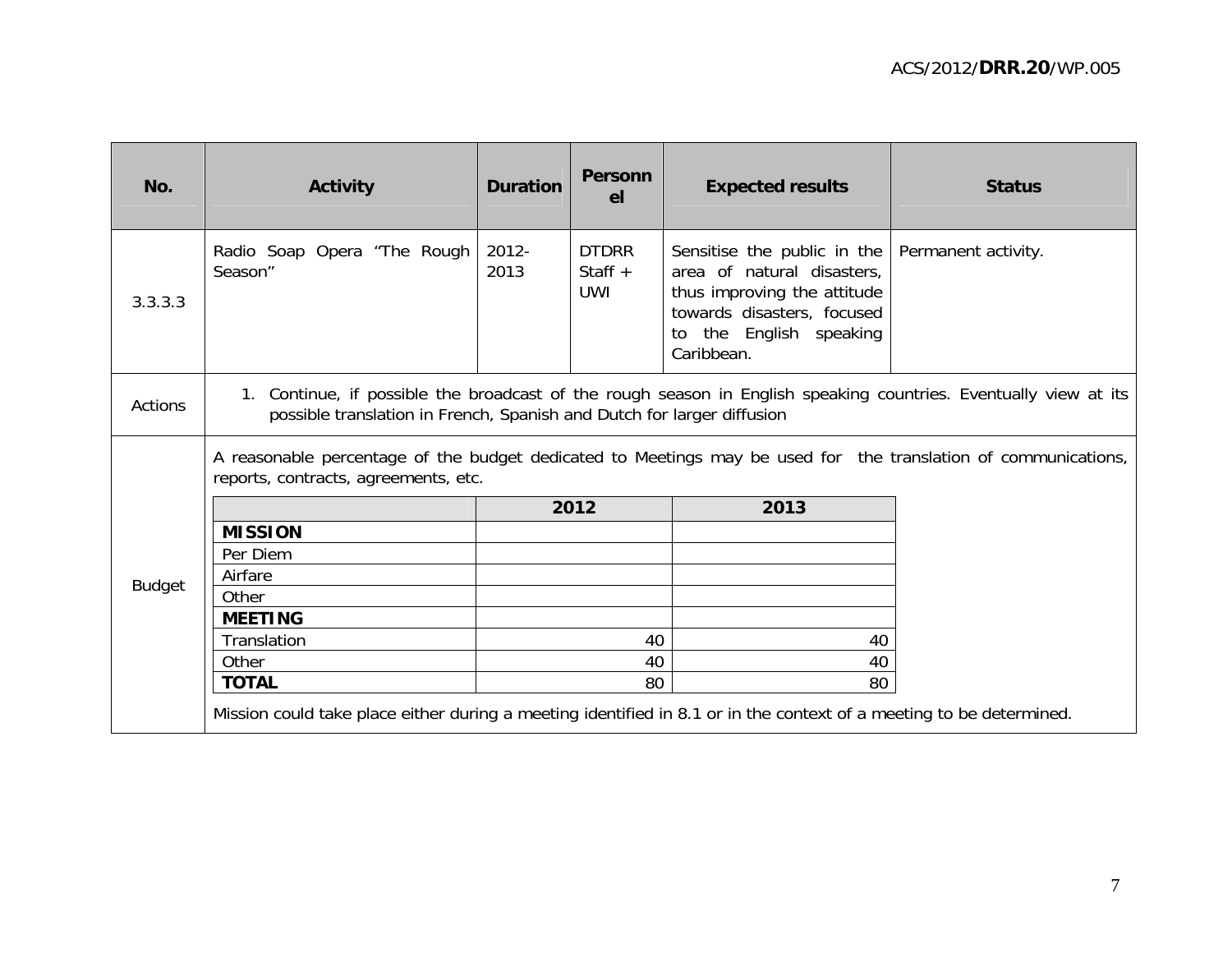| No.            | <b>Activity</b>                                                                                                                                        | <b>Duration</b> | <b>Personn</b><br>el  | <b>Expected results</b>                                                                             | <b>Status</b>                                                   |  |  |  |
|----------------|--------------------------------------------------------------------------------------------------------------------------------------------------------|-----------------|-----------------------|-----------------------------------------------------------------------------------------------------|-----------------------------------------------------------------|--|--|--|
| 3.3.3.4        | "Animated<br>Short<br>Films<br>on I<br>Disaster Reduction"                                                                                             | 2012-<br>2013   | <b>DTDRR</b><br>Staff | advantage of the<br>Take<br>power of visual media to<br>promote DRR messages in<br>all ACS Members. | Approved<br>the<br>by<br>Special<br>Committee. Pending of funds |  |  |  |
| <b>Actions</b> | 1. To continue seeking out resources for the US\$120,000 budget approved by the Special Committee                                                      |                 |                       |                                                                                                     |                                                                 |  |  |  |
|                | A reasonable percentage of the budget dedicated to Meetings may be used for the translation of communications,<br>reports, contracts, agreements, etc. |                 |                       |                                                                                                     |                                                                 |  |  |  |
|                |                                                                                                                                                        |                 | 2012                  | 2013                                                                                                |                                                                 |  |  |  |
|                | <b>MISSION</b>                                                                                                                                         |                 |                       |                                                                                                     |                                                                 |  |  |  |
|                | Per Diem                                                                                                                                               |                 |                       |                                                                                                     |                                                                 |  |  |  |
| <b>Budget</b>  | Airfare                                                                                                                                                |                 |                       |                                                                                                     |                                                                 |  |  |  |
|                | Other                                                                                                                                                  |                 |                       |                                                                                                     |                                                                 |  |  |  |
|                | <b>MEETING</b>                                                                                                                                         |                 |                       |                                                                                                     |                                                                 |  |  |  |
|                | Translation                                                                                                                                            |                 | 40                    | 40                                                                                                  |                                                                 |  |  |  |
|                | Other                                                                                                                                                  |                 | 40                    | 40                                                                                                  |                                                                 |  |  |  |
|                | <b>TOTAL</b>                                                                                                                                           |                 | 80                    | 80                                                                                                  |                                                                 |  |  |  |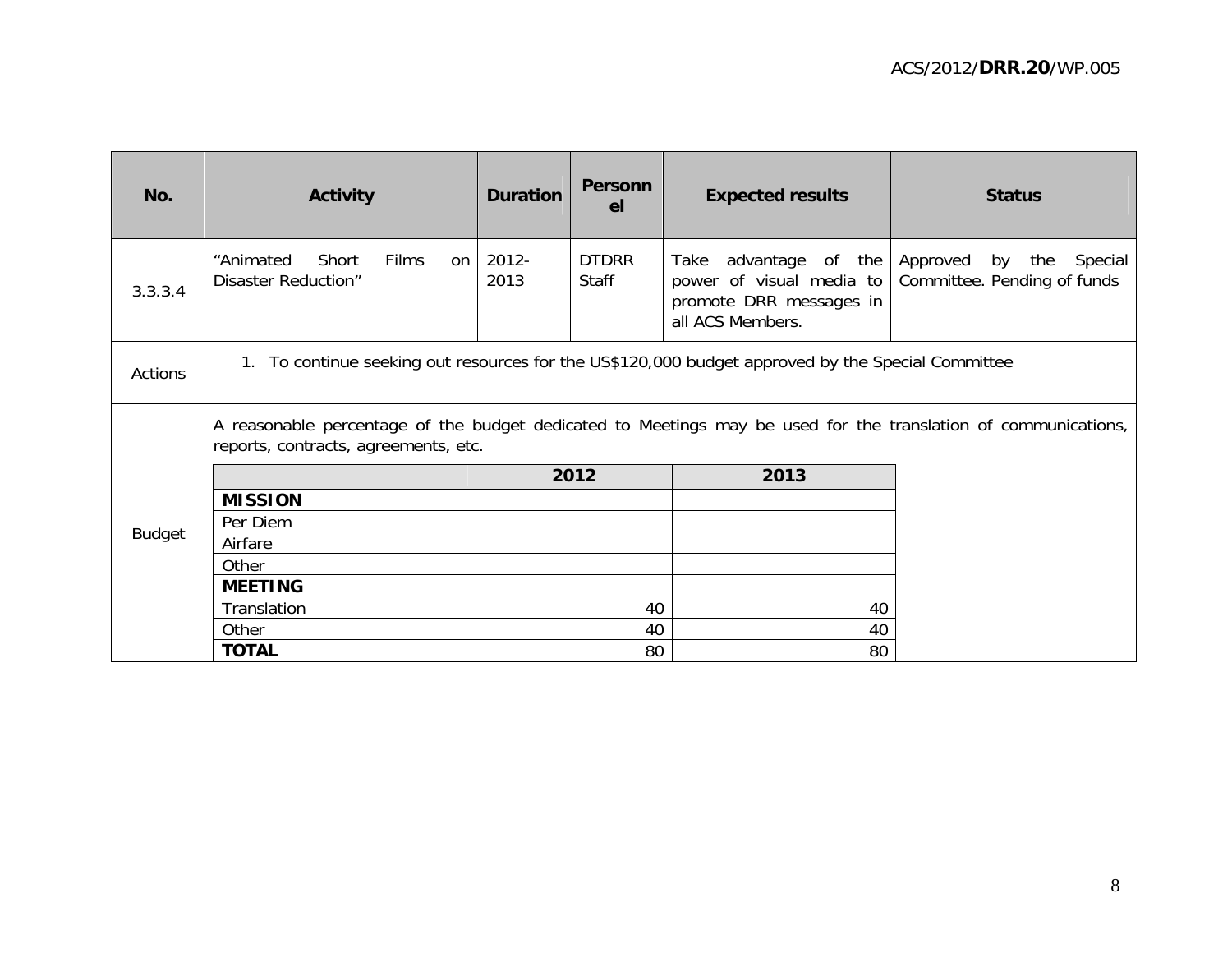| No.            | <b>Activity</b>                                                                                                                                                                                     | <b>Duration</b> | <b>Personnel</b>                                                                    | <b>Expected results</b>                                                                                                                                                                                                                                                                              | <b>Status</b>                                              |
|----------------|-----------------------------------------------------------------------------------------------------------------------------------------------------------------------------------------------------|-----------------|-------------------------------------------------------------------------------------|------------------------------------------------------------------------------------------------------------------------------------------------------------------------------------------------------------------------------------------------------------------------------------------------------|------------------------------------------------------------|
| 3.3.3.5        | Establishment<br><b>of</b><br>the<br>risk<br>regional<br>training<br>management<br>centre                                                                                                           | 2012<br>2013    | DTDRR Staff+<br>National<br>Emergency<br>Commission of<br>the Dominican<br>Republic | Establish a Regional Risk<br>Training<br>Management<br>Centre, as a mechanism for<br>strengthening<br>institutional<br>defence<br>capabilities of the countries<br>belonging to the Caribbean<br>region, for the purpose of<br>creating greater awareness<br>among the sectors of the<br>population. | Approved by the XIX<br>Special Committee on<br>DRR.<br>the |
| <b>Actions</b> | 1. Construction<br>2. Equipment<br>3. Documentation and Information Centre<br>4. Creation of the coordination and planning structure<br>5. Activation of the Centre<br>6. Human Resource Management |                 |                                                                                     |                                                                                                                                                                                                                                                                                                      |                                                            |
|                | reports, contracts, agreements, etc.                                                                                                                                                                |                 |                                                                                     | A reasonable percentage of the budget dedicated to Meetings may be used for the translation of communications,                                                                                                                                                                                       |                                                            |
|                |                                                                                                                                                                                                     |                 | 2012                                                                                | 2013                                                                                                                                                                                                                                                                                                 |                                                            |
|                | <b>MISSION</b>                                                                                                                                                                                      |                 |                                                                                     |                                                                                                                                                                                                                                                                                                      |                                                            |
| <b>Budget</b>  | Per Diem                                                                                                                                                                                            |                 |                                                                                     |                                                                                                                                                                                                                                                                                                      |                                                            |
|                | Airfare                                                                                                                                                                                             |                 |                                                                                     |                                                                                                                                                                                                                                                                                                      |                                                            |
|                | Other<br><b>MEETING</b>                                                                                                                                                                             |                 |                                                                                     |                                                                                                                                                                                                                                                                                                      |                                                            |
|                | Translation                                                                                                                                                                                         |                 | 40                                                                                  | 40                                                                                                                                                                                                                                                                                                   |                                                            |
|                | Other                                                                                                                                                                                               |                 | 40                                                                                  | 40                                                                                                                                                                                                                                                                                                   |                                                            |
|                | <b>TOTAL</b>                                                                                                                                                                                        |                 | 80                                                                                  | 80                                                                                                                                                                                                                                                                                                   |                                                            |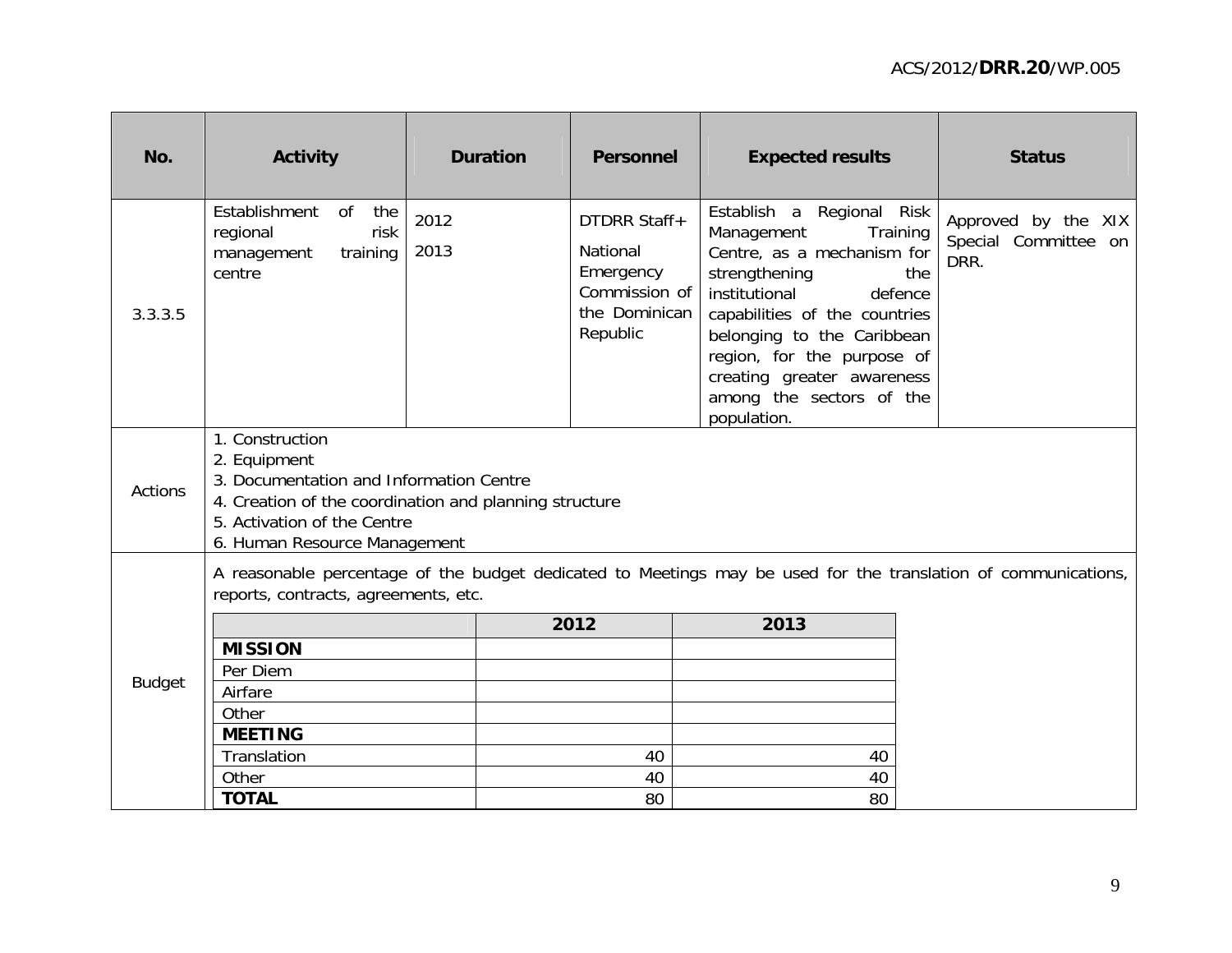| No.           | <b>Activity</b>                                                                                                                                                                                                                                                                                                                                                    | <b>Duration</b>     | <b>Personn</b><br>el                             | <b>Expected results</b>                                                                               | <b>Status</b>                                                                                             |  |  |  |
|---------------|--------------------------------------------------------------------------------------------------------------------------------------------------------------------------------------------------------------------------------------------------------------------------------------------------------------------------------------------------------------------|---------------------|--------------------------------------------------|-------------------------------------------------------------------------------------------------------|-----------------------------------------------------------------------------------------------------------|--|--|--|
| 3.3.4.1       | Safe hospitals                                                                                                                                                                                                                                                                                                                                                     | Phase I:<br>5 years | <b>DTDRR</b><br>Staff $+$<br>PAHO/<br><b>WHO</b> | vulnerabilities of Permanent<br>Reduce<br>facilities<br>health<br>in i<br>the I<br>Greater Caribbean. | activity<br>in<br>preparation: Presented at the<br>XIX DRR. To be completed<br>and circulated to Members. |  |  |  |
| Actions       | 1. Make a document to introduce the project and its benefits to the intercessional council in order to be able to<br>present it to the Ministerial Council<br>2. Obtain a Ministerial agreement, which relates the benefit of this initiative for the Member States, in order to<br>influence the politics of Members States and move from theory to the practice. |                     |                                                  |                                                                                                       |                                                                                                           |  |  |  |
|               |                                                                                                                                                                                                                                                                                                                                                                    |                     | 2012                                             | 2013                                                                                                  |                                                                                                           |  |  |  |
|               | <b>MISSION</b>                                                                                                                                                                                                                                                                                                                                                     |                     |                                                  |                                                                                                       |                                                                                                           |  |  |  |
|               | Per Diem                                                                                                                                                                                                                                                                                                                                                           |                     |                                                  |                                                                                                       |                                                                                                           |  |  |  |
|               | Airfare                                                                                                                                                                                                                                                                                                                                                            |                     |                                                  |                                                                                                       |                                                                                                           |  |  |  |
| <b>Budget</b> | Other                                                                                                                                                                                                                                                                                                                                                              |                     |                                                  |                                                                                                       |                                                                                                           |  |  |  |
|               | <b>MEETING</b>                                                                                                                                                                                                                                                                                                                                                     |                     |                                                  |                                                                                                       |                                                                                                           |  |  |  |
|               | Translation                                                                                                                                                                                                                                                                                                                                                        |                     | 80                                               | 80                                                                                                    |                                                                                                           |  |  |  |
|               | Other                                                                                                                                                                                                                                                                                                                                                              |                     | 80                                               | 80                                                                                                    |                                                                                                           |  |  |  |
|               | <b>TOTAL</b>                                                                                                                                                                                                                                                                                                                                                       |                     | 160                                              | 160                                                                                                   |                                                                                                           |  |  |  |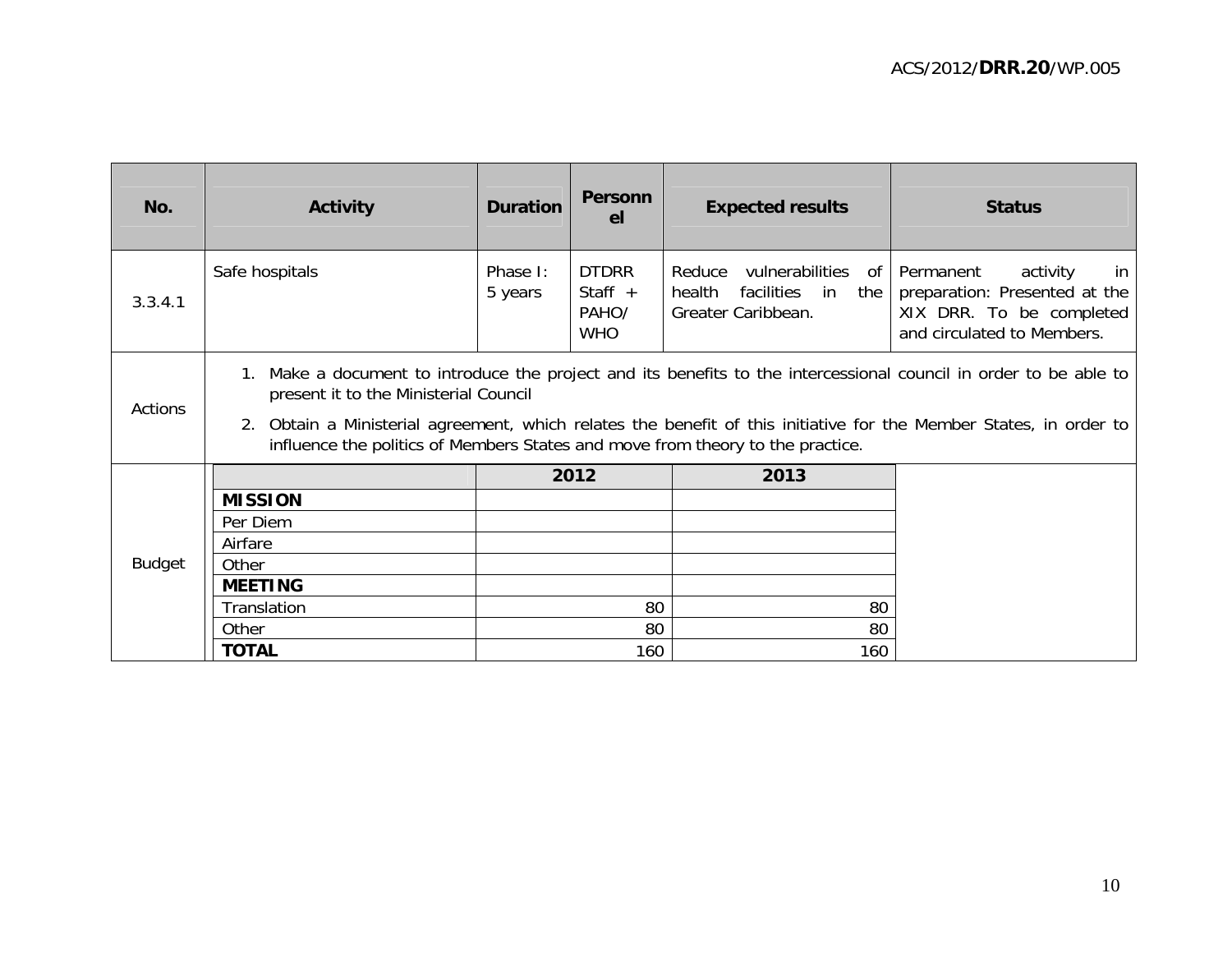| No.            | <b>Activity</b>                                                                                                                                                                                                 | <b>Duration</b> | <b>Personn</b><br>el                                                 | <b>Expected results</b>                                                                                                                                                                                             | <b>Status</b>                                                                                                          |  |  |  |
|----------------|-----------------------------------------------------------------------------------------------------------------------------------------------------------------------------------------------------------------|-----------------|----------------------------------------------------------------------|---------------------------------------------------------------------------------------------------------------------------------------------------------------------------------------------------------------------|------------------------------------------------------------------------------------------------------------------------|--|--|--|
| 3.3.5.1        | Green response in cooperation<br>with the International Federation<br>of the Red Cross and Red<br>Crescent Societies (IFRC) in the<br>framework of the existing MoU                                             | 2012-<br>2013   | <b>DTDRR</b><br>Staff $+$<br>$IFRC+$<br>Trinidad<br><b>Red Cross</b> | Caribbean<br>provide<br>To<br>governments and people<br>with eco-efficient tools and<br>environmentally<br>friendly<br>processes to be utilized for<br>responding<br>to<br>disasters<br>impacting on their country. | Permanent<br>activity<br>in<br>preparation: Presented at the<br>XIX DRR. To be completed<br>and circulated to Members. |  |  |  |
|                | Phase 1: feasibility study                                                                                                                                                                                      |                 |                                                                      |                                                                                                                                                                                                                     |                                                                                                                        |  |  |  |
|                | Phase 2: develop/source green response prototypes from the Caribbean region                                                                                                                                     |                 |                                                                      |                                                                                                                                                                                                                     |                                                                                                                        |  |  |  |
| <b>Actions</b> | Phase 3: test pilot green response prototypes                                                                                                                                                                   |                 |                                                                      |                                                                                                                                                                                                                     |                                                                                                                        |  |  |  |
|                | Phase 4: based on the deployment of the goods identified and procured in phase 1 & 2 and results of phase 3,<br>consequently their production for diffusion in the Caribbean countries in response to disaster. |                 |                                                                      |                                                                                                                                                                                                                     |                                                                                                                        |  |  |  |
|                | Ongoing fund raising.                                                                                                                                                                                           |                 |                                                                      |                                                                                                                                                                                                                     |                                                                                                                        |  |  |  |
|                |                                                                                                                                                                                                                 |                 | 2012                                                                 | 2013                                                                                                                                                                                                                |                                                                                                                        |  |  |  |
|                | <b>MISSION</b>                                                                                                                                                                                                  |                 |                                                                      |                                                                                                                                                                                                                     |                                                                                                                        |  |  |  |
|                | Per Diem                                                                                                                                                                                                        |                 |                                                                      |                                                                                                                                                                                                                     |                                                                                                                        |  |  |  |
| <b>Budget</b>  | Airfare                                                                                                                                                                                                         |                 |                                                                      |                                                                                                                                                                                                                     |                                                                                                                        |  |  |  |
|                | Other                                                                                                                                                                                                           |                 |                                                                      |                                                                                                                                                                                                                     |                                                                                                                        |  |  |  |
|                | <b>MEETING</b>                                                                                                                                                                                                  |                 |                                                                      |                                                                                                                                                                                                                     |                                                                                                                        |  |  |  |
|                | Translation<br>Other                                                                                                                                                                                            |                 | 80<br>80                                                             | 80<br>80                                                                                                                                                                                                            |                                                                                                                        |  |  |  |
|                | <b>TOTAL</b>                                                                                                                                                                                                    |                 | 160                                                                  | 160                                                                                                                                                                                                                 |                                                                                                                        |  |  |  |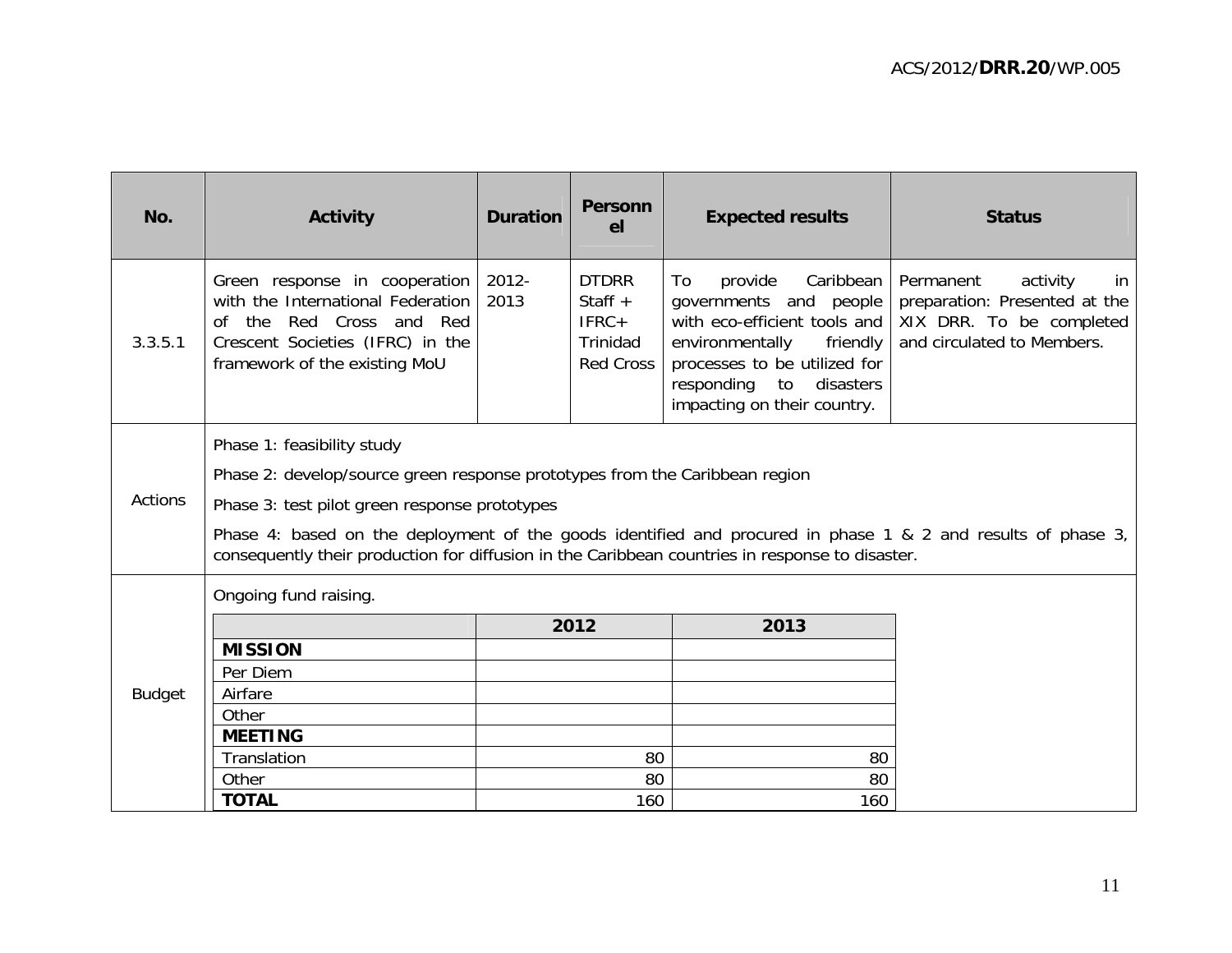| No.            | Activity                                                                                                                                                                                                                                                                                                                                               | <b>Duration</b> | <b>Personnel</b>                                               | <b>Expected results</b> | <b>Status</b>                                                                                                          |  |  |  |  |
|----------------|--------------------------------------------------------------------------------------------------------------------------------------------------------------------------------------------------------------------------------------------------------------------------------------------------------------------------------------------------------|-----------------|----------------------------------------------------------------|-------------------------|------------------------------------------------------------------------------------------------------------------------|--|--|--|--|
| 3.3.5.2        | Urban risks in cooperation with<br>the International Federation of<br>the Red Cross and Red Crescent<br>Societies (IFRC) in the framework<br>of the existing MoU                                                                                                                                                                                       | 2012-<br>2013   | <b>DTDRR</b><br>Staff $+$<br>$IFRC+$<br>Colombian<br>red cross |                         | activity<br>Permanent<br>in<br>preparation: Presented at the<br>XIX DRR. To be completed<br>and circulated to Members. |  |  |  |  |
|                | Phase 1: Develop three desk studies in three ACS Member States and Associate Members, for better understanding of<br>property regulations of household owners of departments located in building constructions; which can be destroyed or<br>severely affected as a result of major disasters.                                                         |                 |                                                                |                         |                                                                                                                        |  |  |  |  |
| <b>Actions</b> | Phase 2: Develop three case studies of a worst case disaster scenario in three ACS Member States and Associate Members,<br>that will create understanding of the challenges associated with large scale disasters and how can the use of land be<br>obtained and assigned to quickly and effectively provide temporary housing for affected population |                 |                                                                |                         |                                                                                                                        |  |  |  |  |
|                | Phase 3: To establish a set of regulatory guidelines that entrench land regulation post disasters and share best practices.                                                                                                                                                                                                                            |                 |                                                                |                         |                                                                                                                        |  |  |  |  |
|                | Phase 4: As a result of phase one and two, elaborate a guideline with standards and indicators that ACS Member States<br>and Associate Members can use them to support their prevention, mitigation, preparedness, response and post disaster<br>measures.                                                                                             |                 |                                                                |                         |                                                                                                                        |  |  |  |  |
|                | Ongoing fund raising.                                                                                                                                                                                                                                                                                                                                  |                 |                                                                |                         |                                                                                                                        |  |  |  |  |
|                |                                                                                                                                                                                                                                                                                                                                                        |                 | 2012                                                           | 2013                    |                                                                                                                        |  |  |  |  |
|                | <b>MISSION</b>                                                                                                                                                                                                                                                                                                                                         |                 |                                                                |                         |                                                                                                                        |  |  |  |  |
|                | Per Diem                                                                                                                                                                                                                                                                                                                                               |                 | 498                                                            | 498                     |                                                                                                                        |  |  |  |  |
|                | Airfare                                                                                                                                                                                                                                                                                                                                                |                 | 793.65                                                         | 793.65                  |                                                                                                                        |  |  |  |  |
| <b>Budget</b>  | Other                                                                                                                                                                                                                                                                                                                                                  |                 | 50                                                             | 50                      |                                                                                                                        |  |  |  |  |
|                | <b>MEETING</b>                                                                                                                                                                                                                                                                                                                                         |                 |                                                                |                         |                                                                                                                        |  |  |  |  |
|                | Translation<br>Other                                                                                                                                                                                                                                                                                                                                   |                 | 80<br>80                                                       | 80<br>80                |                                                                                                                        |  |  |  |  |
|                | <b>TOTAL</b>                                                                                                                                                                                                                                                                                                                                           |                 | 1501.65                                                        | 1501.65                 |                                                                                                                        |  |  |  |  |
|                |                                                                                                                                                                                                                                                                                                                                                        |                 |                                                                |                         |                                                                                                                        |  |  |  |  |
|                | Mission could take place either during a meeting identified in 8.1 or in the context of a meeting to be determined.                                                                                                                                                                                                                                    |                 |                                                                |                         |                                                                                                                        |  |  |  |  |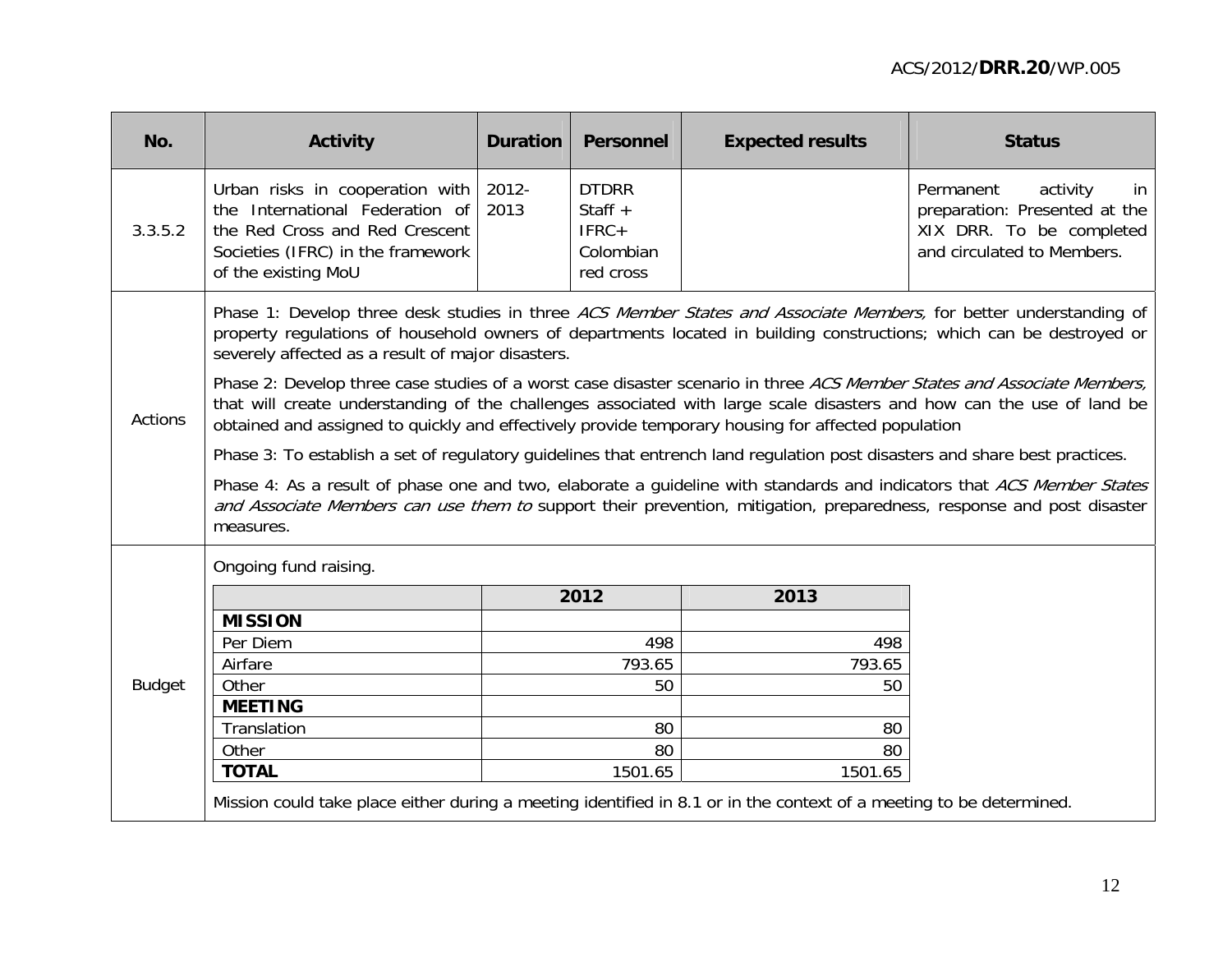| No.           | <b>Activity</b>                                                                                                                                                                                                                                | <b>Duration</b>  | <b>Personn</b><br>el | <b>Expected results</b>                                                                                                                                                                                                                                                                                                               | <b>Status</b>                                    |  |  |  |  |
|---------------|------------------------------------------------------------------------------------------------------------------------------------------------------------------------------------------------------------------------------------------------|------------------|----------------------|---------------------------------------------------------------------------------------------------------------------------------------------------------------------------------------------------------------------------------------------------------------------------------------------------------------------------------------|--------------------------------------------------|--|--|--|--|
| 3.3.5.3       | Seismic resilient cities                                                                                                                                                                                                                       | $2012 -$<br>2013 | DTDRR +<br>CCI       | Promote<br>the<br>structural<br>reinforcement of buildings<br>cities<br>belonging<br>to<br>in.<br>Central<br>American<br>and<br>Caribbean countries<br>that<br>need to remain in sound<br>condition<br>during<br>an<br>and<br>earthquake<br>whose<br>operation<br>be<br>cannot<br>transferred quickly to<br>an<br>alternate location. | Approved by the XIX Special<br>Committee of DRR. |  |  |  |  |
| Actions       | Phase 1: Economic viability and related business plans for the production of emergency relief and recovery goods such<br>as renewable electrical energy supplies (to cook and light), biodegradable packaging for emergency response products. |                  |                      |                                                                                                                                                                                                                                                                                                                                       |                                                  |  |  |  |  |
|               | Phase 2 & 3: proof-of-concept                                                                                                                                                                                                                  |                  |                      |                                                                                                                                                                                                                                                                                                                                       |                                                  |  |  |  |  |
|               |                                                                                                                                                                                                                                                |                  | 2012                 | 2013                                                                                                                                                                                                                                                                                                                                  |                                                  |  |  |  |  |
|               | <b>MISSION</b>                                                                                                                                                                                                                                 |                  |                      |                                                                                                                                                                                                                                                                                                                                       |                                                  |  |  |  |  |
|               | Per Diem                                                                                                                                                                                                                                       |                  | 498                  | 498                                                                                                                                                                                                                                                                                                                                   |                                                  |  |  |  |  |
|               | Airfare                                                                                                                                                                                                                                        |                  | 793.65               | 793.65                                                                                                                                                                                                                                                                                                                                |                                                  |  |  |  |  |
|               | Other                                                                                                                                                                                                                                          |                  |                      |                                                                                                                                                                                                                                                                                                                                       |                                                  |  |  |  |  |
| <b>Budget</b> | <b>MEETING</b>                                                                                                                                                                                                                                 |                  |                      |                                                                                                                                                                                                                                                                                                                                       |                                                  |  |  |  |  |
|               | Translation                                                                                                                                                                                                                                    |                  | 40                   | 40                                                                                                                                                                                                                                                                                                                                    |                                                  |  |  |  |  |
|               | Other                                                                                                                                                                                                                                          |                  | 40                   | 40                                                                                                                                                                                                                                                                                                                                    |                                                  |  |  |  |  |
|               | <b>TOTAL</b>                                                                                                                                                                                                                                   |                  | 1371.65              | 1371.65                                                                                                                                                                                                                                                                                                                               |                                                  |  |  |  |  |
|               | Mission could take place either during a meeting identified in 8.1 or in the context of a meeting to be determined.                                                                                                                            |                  |                      |                                                                                                                                                                                                                                                                                                                                       |                                                  |  |  |  |  |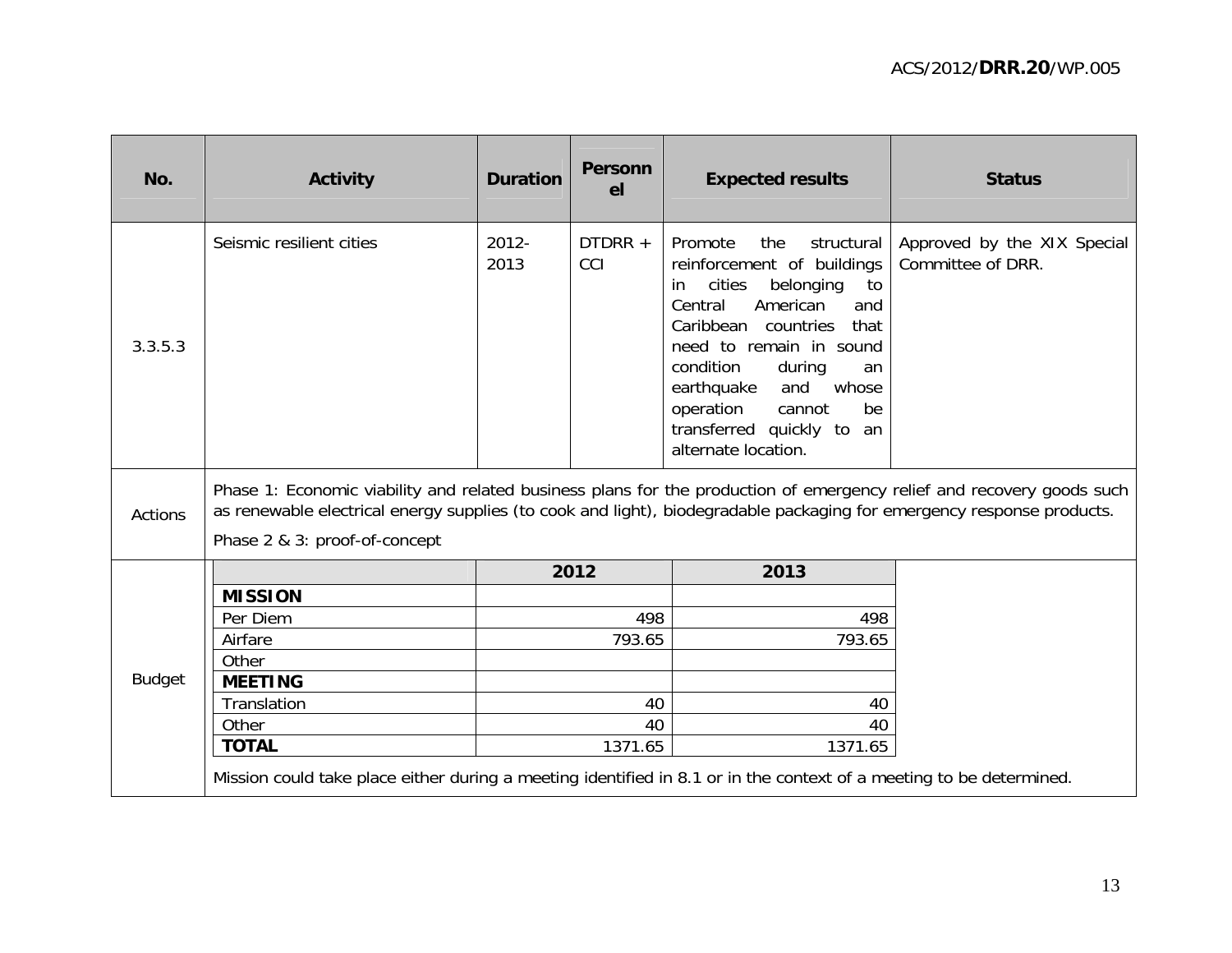| No.           | <b>Activity</b>                                                                                                                                                             | <b>Duration</b> | <b>Personn</b><br>el                                 | <b>Expected results</b> | <b>Status</b>                                                                                                                                                                                                                                                 |  |  |  |
|---------------|-----------------------------------------------------------------------------------------------------------------------------------------------------------------------------|-----------------|------------------------------------------------------|-------------------------|---------------------------------------------------------------------------------------------------------------------------------------------------------------------------------------------------------------------------------------------------------------|--|--|--|
| 3.3.6.1       | "Agreement among the Member<br>States and Associate Members of<br>Association of Caribbean<br>the<br>States for Regional Co-operation<br>in the Area of Natural Disasters". | 2012-<br>2013   | <b>DTDRR</b><br>Staff $+$<br>$OLA +$<br><b>SCDRR</b> | Enter into force        | thirds<br>of the States<br>Two<br>referred to in Article IV of the<br>Convention Establishing the<br>ACS are necessary for the<br>entry into force.<br>As<br>of<br>November 2011, ratification<br>from 3 more Member States<br>is needed for entry into force |  |  |  |
| Actions       | 1- Continue the promotion of the agreement                                                                                                                                  |                 |                                                      |                         |                                                                                                                                                                                                                                                               |  |  |  |
|               | No money will be spent on this project.                                                                                                                                     |                 |                                                      |                         |                                                                                                                                                                                                                                                               |  |  |  |
|               |                                                                                                                                                                             |                 | 2012                                                 | 2013                    |                                                                                                                                                                                                                                                               |  |  |  |
| <b>Budget</b> | <b>MISSION</b>                                                                                                                                                              |                 |                                                      |                         |                                                                                                                                                                                                                                                               |  |  |  |
|               | Per Diem                                                                                                                                                                    |                 |                                                      |                         |                                                                                                                                                                                                                                                               |  |  |  |
|               | Airfare                                                                                                                                                                     |                 |                                                      |                         |                                                                                                                                                                                                                                                               |  |  |  |
|               | Other                                                                                                                                                                       |                 |                                                      |                         |                                                                                                                                                                                                                                                               |  |  |  |
|               | <b>MEETING</b>                                                                                                                                                              |                 |                                                      |                         |                                                                                                                                                                                                                                                               |  |  |  |
|               | Translation                                                                                                                                                                 |                 | 80                                                   | 80                      |                                                                                                                                                                                                                                                               |  |  |  |
|               | Other                                                                                                                                                                       |                 | 80                                                   | 80                      |                                                                                                                                                                                                                                                               |  |  |  |
|               | <b>TOTAL</b>                                                                                                                                                                |                 | 160                                                  | 160                     |                                                                                                                                                                                                                                                               |  |  |  |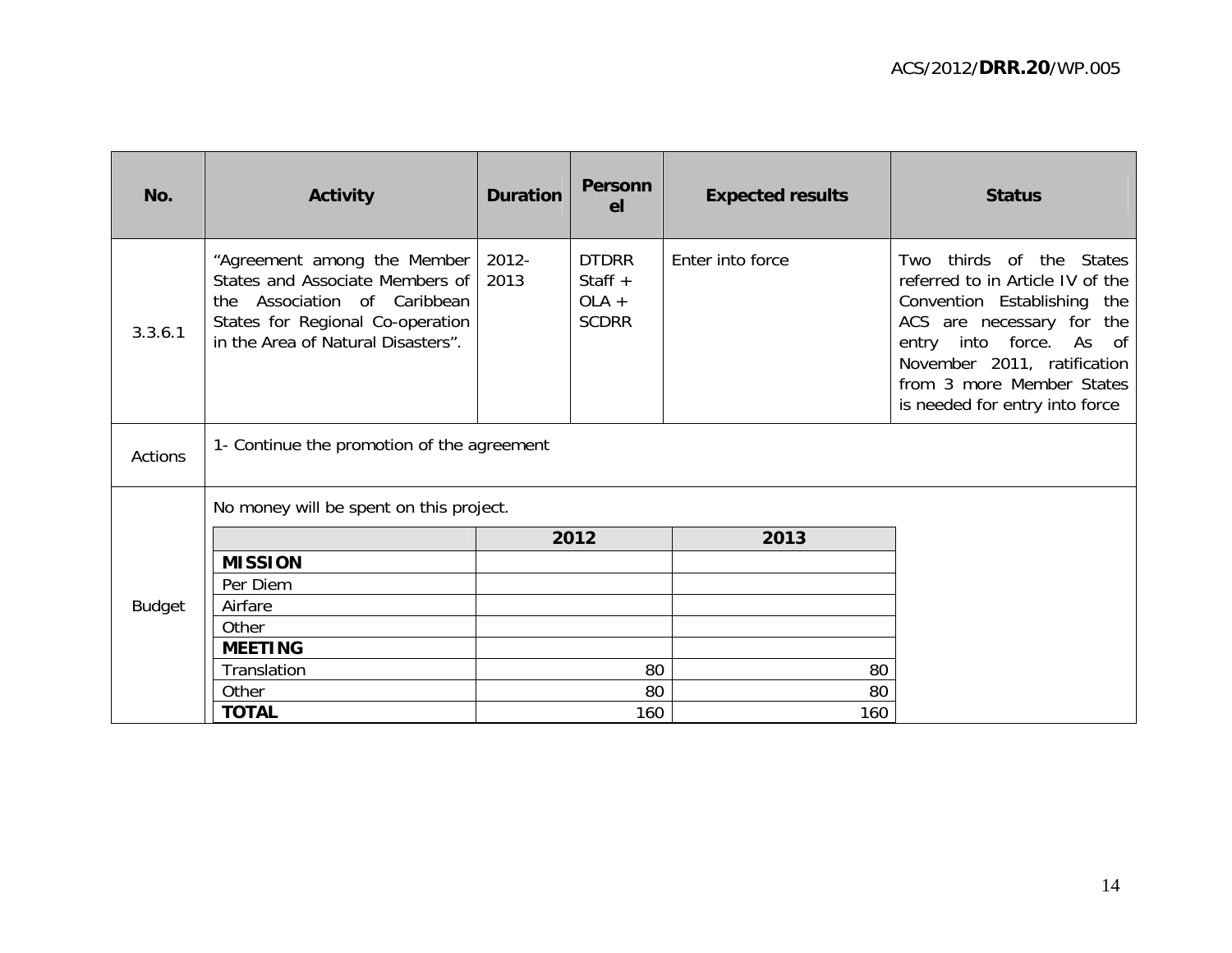| No.           | <b>Activity</b>                                                                                                                                                                                        | <b>Duration</b> | <b>Personn</b><br>e <sub>l</sub>  | <b>Expected results</b>                                                                                                                                                                                                                                       | <b>Status</b>                              |  |  |  |
|---------------|--------------------------------------------------------------------------------------------------------------------------------------------------------------------------------------------------------|-----------------|-----------------------------------|---------------------------------------------------------------------------------------------------------------------------------------------------------------------------------------------------------------------------------------------------------------|--------------------------------------------|--|--|--|
| 3.3.7.1       | The incorporation of the gender<br>perspective in DRR shall be an<br>underlying theme in the work<br>programme.                                                                                        | 2012<br>2013    | DTDRR +<br>Dominica<br>n republic | Advocate the production of<br>gender-specific data as part<br>of any disaster reduction<br>analysis in region as well as<br>address the importance of<br>gender mainstreaming in<br>DRR-related work at the<br>national regional level and<br>within the ACS. | Pending<br>project or specific<br>activity |  |  |  |
| Actions       | 1. To consider hiring an intern graduated in this area.<br>To participate in the "International workshop on gender, vulnerable populations and disasters in Latin America<br>2.<br>and the Caribbean"" |                 |                                   |                                                                                                                                                                                                                                                               |                                            |  |  |  |
|               | A reasonable percentage of the budget dedicated to Meetings may be used for the translation of communications,<br>reports, contracts, agreements, etc.                                                 |                 |                                   |                                                                                                                                                                                                                                                               |                                            |  |  |  |
|               |                                                                                                                                                                                                        |                 | 2012                              | 2013                                                                                                                                                                                                                                                          |                                            |  |  |  |
|               | <b>MISSION</b>                                                                                                                                                                                         |                 |                                   |                                                                                                                                                                                                                                                               |                                            |  |  |  |
| <b>Budget</b> | Per Diem                                                                                                                                                                                               |                 |                                   |                                                                                                                                                                                                                                                               |                                            |  |  |  |
|               | Airfare                                                                                                                                                                                                |                 |                                   |                                                                                                                                                                                                                                                               |                                            |  |  |  |
|               | Other                                                                                                                                                                                                  |                 |                                   |                                                                                                                                                                                                                                                               |                                            |  |  |  |
|               | <b>MEETING</b>                                                                                                                                                                                         |                 |                                   |                                                                                                                                                                                                                                                               |                                            |  |  |  |
|               | Translation<br>Other                                                                                                                                                                                   | 40<br>40        |                                   | 40<br>40                                                                                                                                                                                                                                                      |                                            |  |  |  |
|               | <b>TOTAL</b>                                                                                                                                                                                           | 80              |                                   | 80                                                                                                                                                                                                                                                            |                                            |  |  |  |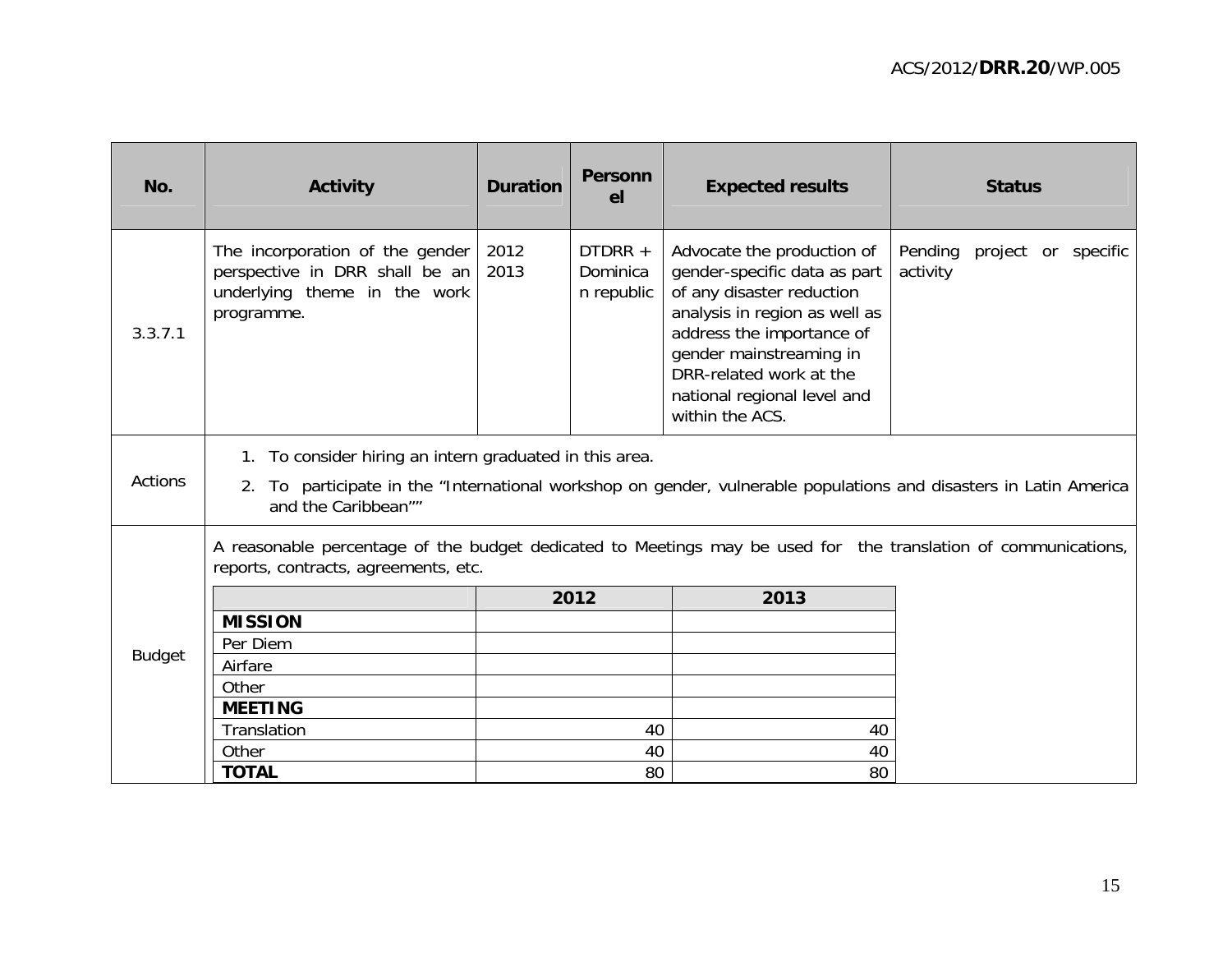| No.           | <b>Activity</b>                                                                                                                       | <b>Duration</b> | <b>Personn</b><br><b>el</b>                               | <b>Expected results</b>                                     | <b>Status</b> |
|---------------|---------------------------------------------------------------------------------------------------------------------------------------|-----------------|-----------------------------------------------------------|-------------------------------------------------------------|---------------|
| 3.3.7.2       | "Disaster risk reduction regional<br>strategy" in cooperation with $\vert$ 2013<br>CEPREDENAC in the framework<br>of the existing MoU | 2012            | <b>DTDRR</b><br>Staff $+$<br><b>CEPREDE</b><br><b>NAC</b> | Aligning Regional Disaster<br><b>Risk Reduction Agendas</b> | In discussion |
| Actions       |                                                                                                                                       |                 |                                                           |                                                             |               |
|               |                                                                                                                                       |                 |                                                           |                                                             |               |
|               |                                                                                                                                       |                 | 2012                                                      | 2013                                                        |               |
|               | <b>MISSION</b>                                                                                                                        |                 |                                                           |                                                             |               |
|               | Per Diem                                                                                                                              |                 |                                                           |                                                             |               |
| <b>Budget</b> | Airfare                                                                                                                               |                 |                                                           |                                                             |               |
|               | Other                                                                                                                                 |                 |                                                           |                                                             |               |
|               | <b>MEETING</b>                                                                                                                        |                 |                                                           |                                                             |               |
|               | Translation                                                                                                                           | 80              |                                                           | 80                                                          |               |
|               | Other                                                                                                                                 | 80              |                                                           | 80                                                          |               |
|               | <b>TOTAL</b>                                                                                                                          |                 | 160                                                       | 160                                                         |               |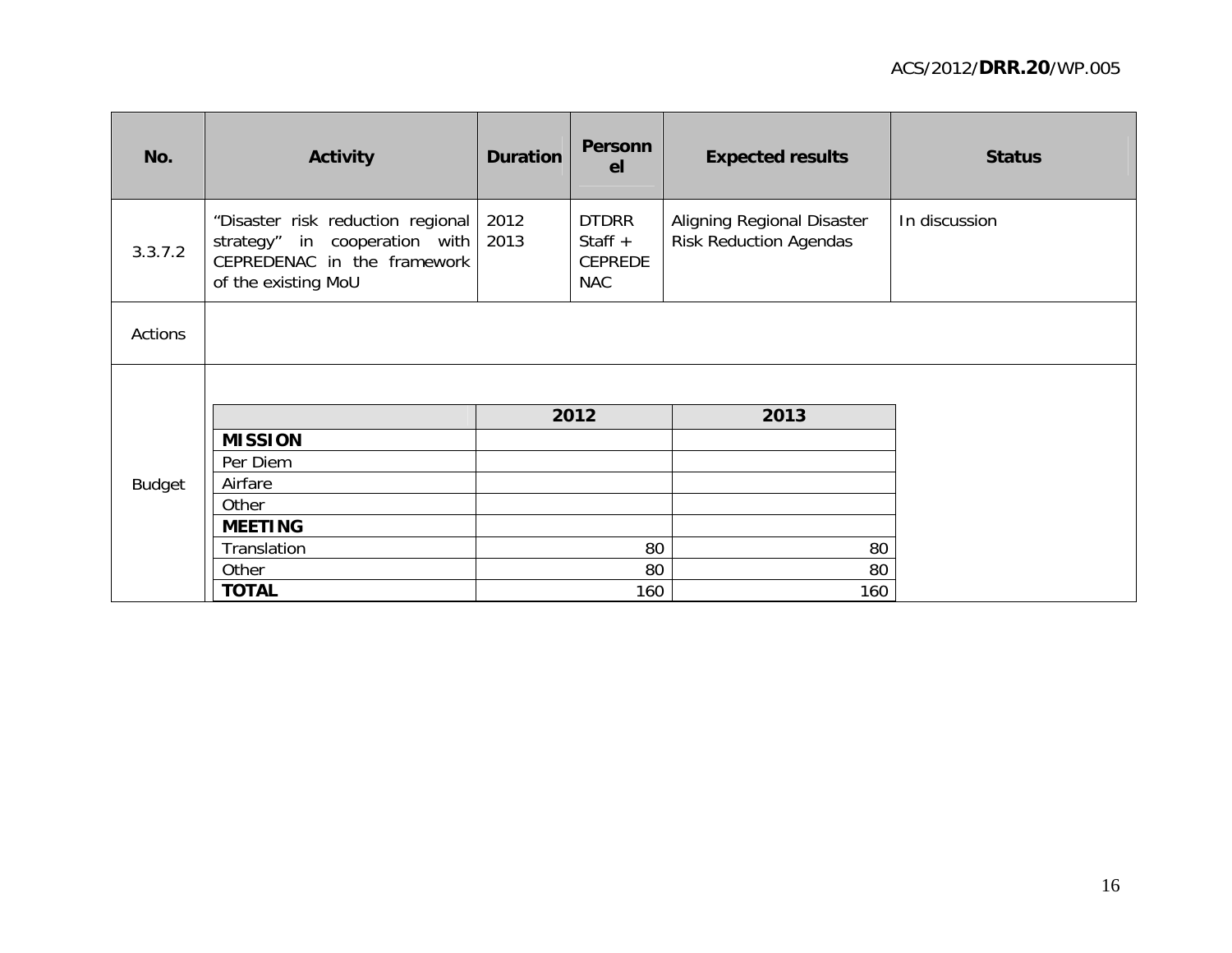| No.           | <b>Activity</b>                                                                                                | <b>Duration</b> | <b>Personn</b><br>el                                 | <b>Expected results</b>                                     | <b>Status</b> |
|---------------|----------------------------------------------------------------------------------------------------------------|-----------------|------------------------------------------------------|-------------------------------------------------------------|---------------|
| 3.3.7.3       | "Comprehensive<br>Disaster<br>Management" in cooperation with<br>CDEMA in the framework of the<br>existing MoU |                 | <b>DTDRR</b><br>Staff $+$<br>$CDEMA +$<br><b>OSG</b> | Aligning Regional Disaster<br><b>Risk Reduction Agendas</b> | In discussion |
| Actions       |                                                                                                                |                 |                                                      |                                                             |               |
|               |                                                                                                                |                 |                                                      |                                                             |               |
|               |                                                                                                                | 2012            |                                                      | 2013                                                        |               |
|               | <b>MISSION</b>                                                                                                 |                 |                                                      |                                                             |               |
|               | Per Diem                                                                                                       |                 |                                                      |                                                             |               |
| <b>Budget</b> | Airfare                                                                                                        |                 |                                                      |                                                             |               |
|               | Other                                                                                                          |                 |                                                      |                                                             |               |
|               | <b>MEETING</b>                                                                                                 |                 |                                                      |                                                             |               |
|               | Translation                                                                                                    |                 | 80                                                   | 80                                                          |               |
|               | Other                                                                                                          |                 | 80                                                   | 80                                                          |               |
|               | <b>TOTAL</b>                                                                                                   |                 | 160                                                  | 160                                                         |               |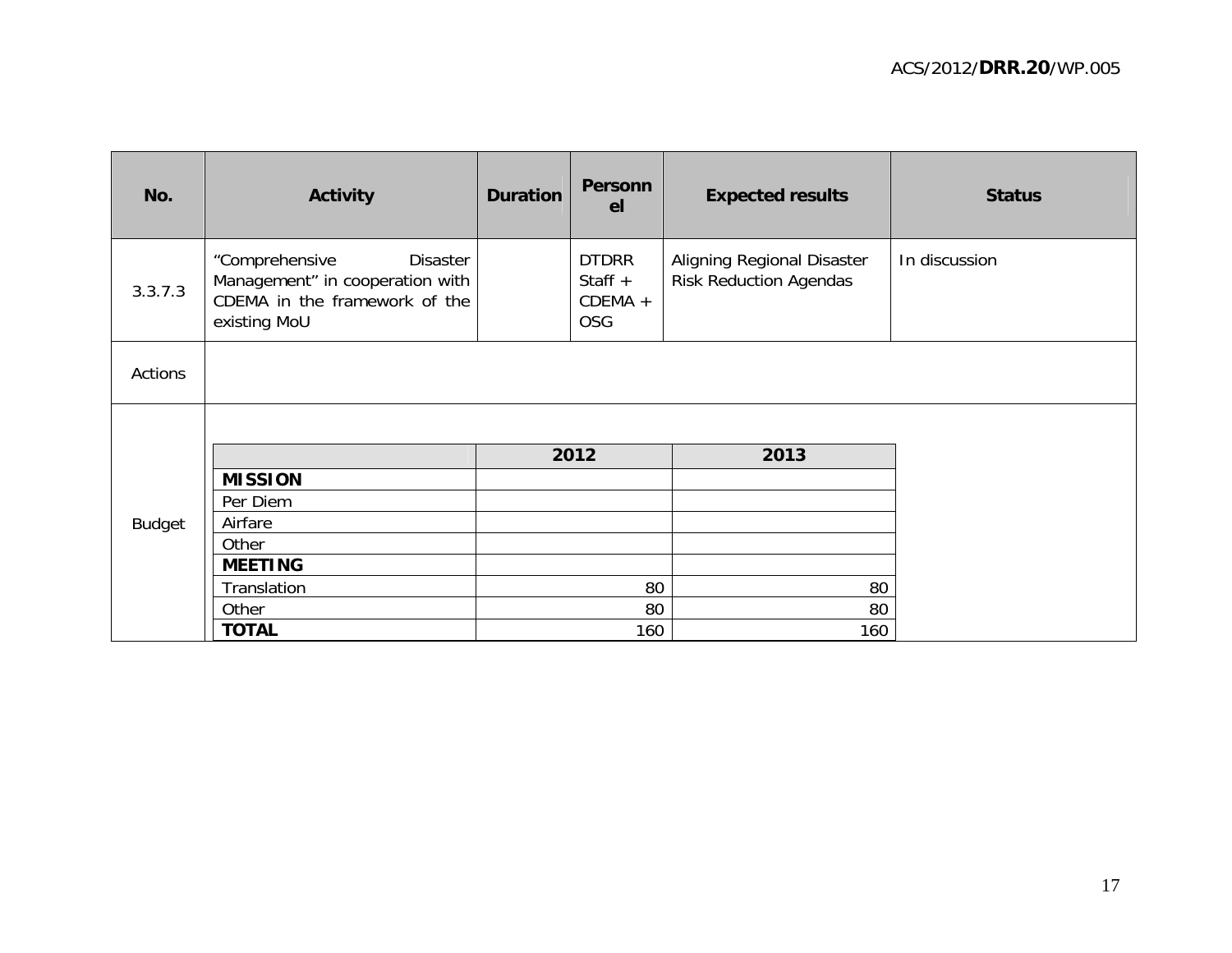| No.           | <b>Activity</b>                                                                                                                                                                                                                                  | <b>Duration</b> | Personnel                    | <b>Expected results</b>                                                                |                     | <b>Status</b>             |  |  |
|---------------|--------------------------------------------------------------------------------------------------------------------------------------------------------------------------------------------------------------------------------------------------|-----------------|------------------------------|----------------------------------------------------------------------------------------|---------------------|---------------------------|--|--|
| 3.3.8.1       | Participation in various Meetings,<br>training courses and workshops                                                                                                                                                                             | 2012<br>2013    | <b>DTDRR</b><br><b>Staff</b> | Foster<br>the<br>coordination<br>concerted action in Disaster<br><b>Risk Reduction</b> | cooperation,<br>and | <b>Permanent Activity</b> |  |  |
| Actions       | International Conference on Early Warning<br>Meetings of the ISDR<br><b>OAS Disaster Committee</b><br><b>CDEMA's CDM Conferences</b><br>Participation in CEPREDENAC Meeting<br>Participation WMO / CMO Meeting<br><b>Pre-Hurricane Meetings</b>  |                 |                              |                                                                                        |                     |                           |  |  |
|               | It is important to emphasize that there may be other meetings that may be different from the planned ones. There may<br>be circumstances that although meetings have been planned could not be attend and will be adjusted back to the<br>budget |                 |                              |                                                                                        |                     |                           |  |  |
|               |                                                                                                                                                                                                                                                  |                 | 2012                         |                                                                                        | 2013                |                           |  |  |
|               | <b>MISSION</b>                                                                                                                                                                                                                                   |                 |                              |                                                                                        |                     |                           |  |  |
|               | Per Diem                                                                                                                                                                                                                                         |                 | 488                          |                                                                                        | 488                 |                           |  |  |
| <b>Budget</b> | Airfare                                                                                                                                                                                                                                          |                 | 1046.03                      |                                                                                        | 1046.03             |                           |  |  |
|               | Other                                                                                                                                                                                                                                            |                 | 100                          |                                                                                        | 100                 |                           |  |  |
|               | <b>MEETING</b><br>Translation                                                                                                                                                                                                                    |                 |                              |                                                                                        |                     |                           |  |  |
|               | Other                                                                                                                                                                                                                                            |                 |                              |                                                                                        |                     |                           |  |  |
|               | <b>TOTAL</b>                                                                                                                                                                                                                                     |                 | 1634.03                      |                                                                                        | 1634.03             |                           |  |  |
|               | Mission could take place either during a meeting identified in 8.1 or in the context of a meeting to be determined.                                                                                                                              |                 |                              |                                                                                        |                     |                           |  |  |